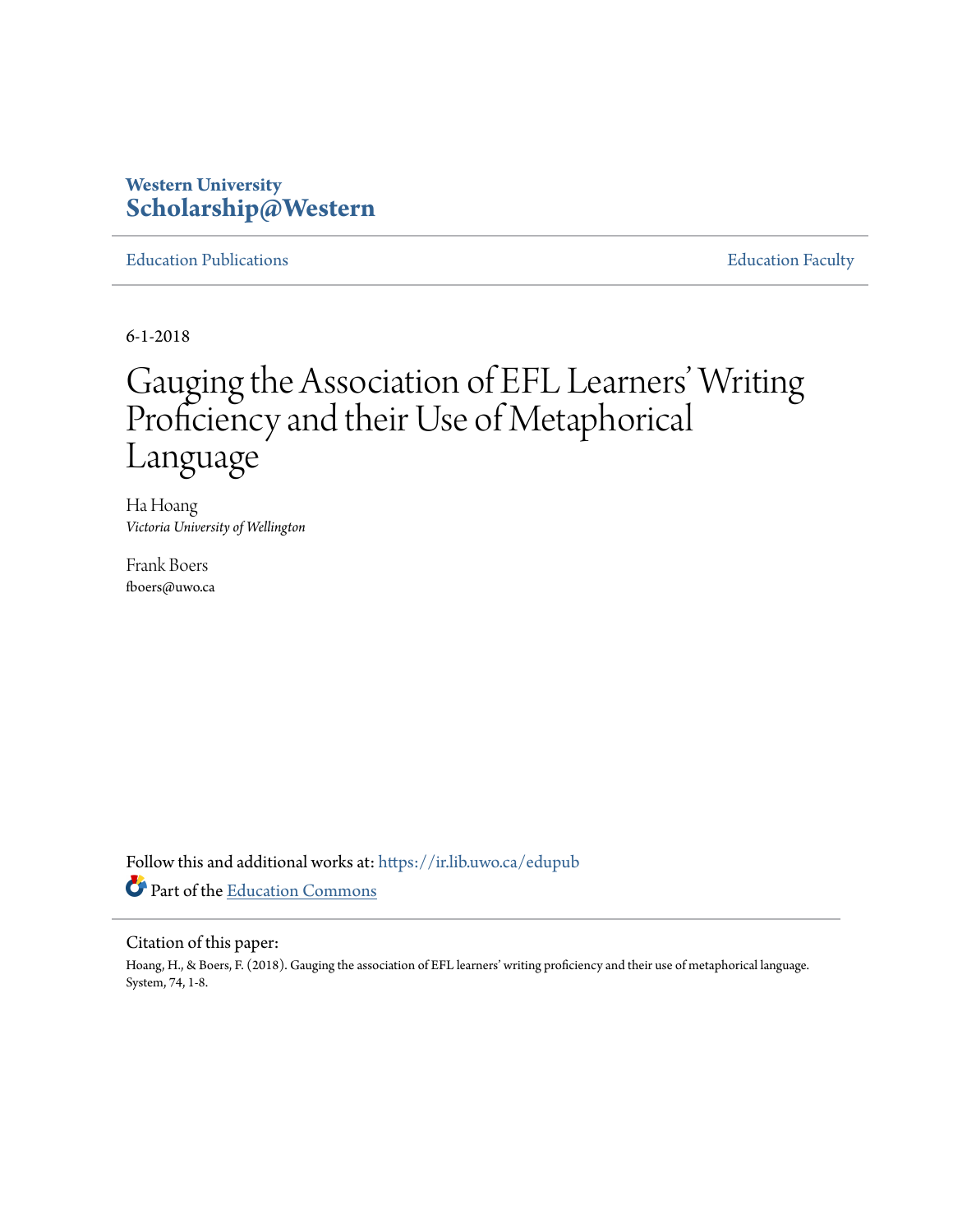# **Gauging the Association of EFL Learners' Writing Proficiency and their Use of Metaphorical Language**

# **Ha Hoang** and **Frank Boers**

# Abstract

This study examines whether higher-proficiency learners of English as a foreign language (EFL) produce expository writing that exhibits a greater density of metaphorically used words and expressions than what is found in texts produced by lower-proficiency peers. A comparison was made between essays written by 257 undergraduate English majors at three different year levels at a university in Viet Nam. The proportion of metaphorical language making up these essays was indeed found to be positively related to the students' year levels and also to the grades awarded to the essays by independent assessors. A closer inspection of the data revealed that this positive association between proficiency and quantity of metaphorical expressions held true exclusively for grammatically correct instances of metaphorical language. The findings suggests that learners stand to gain considerably—in terms of perceived writing proficiency—from using words in their non-basic senses, as long as this use is also grammatically target-like.

Keywords: metaphorical language; polysemy; vocabulary; L2 writing proficiency; accuracy.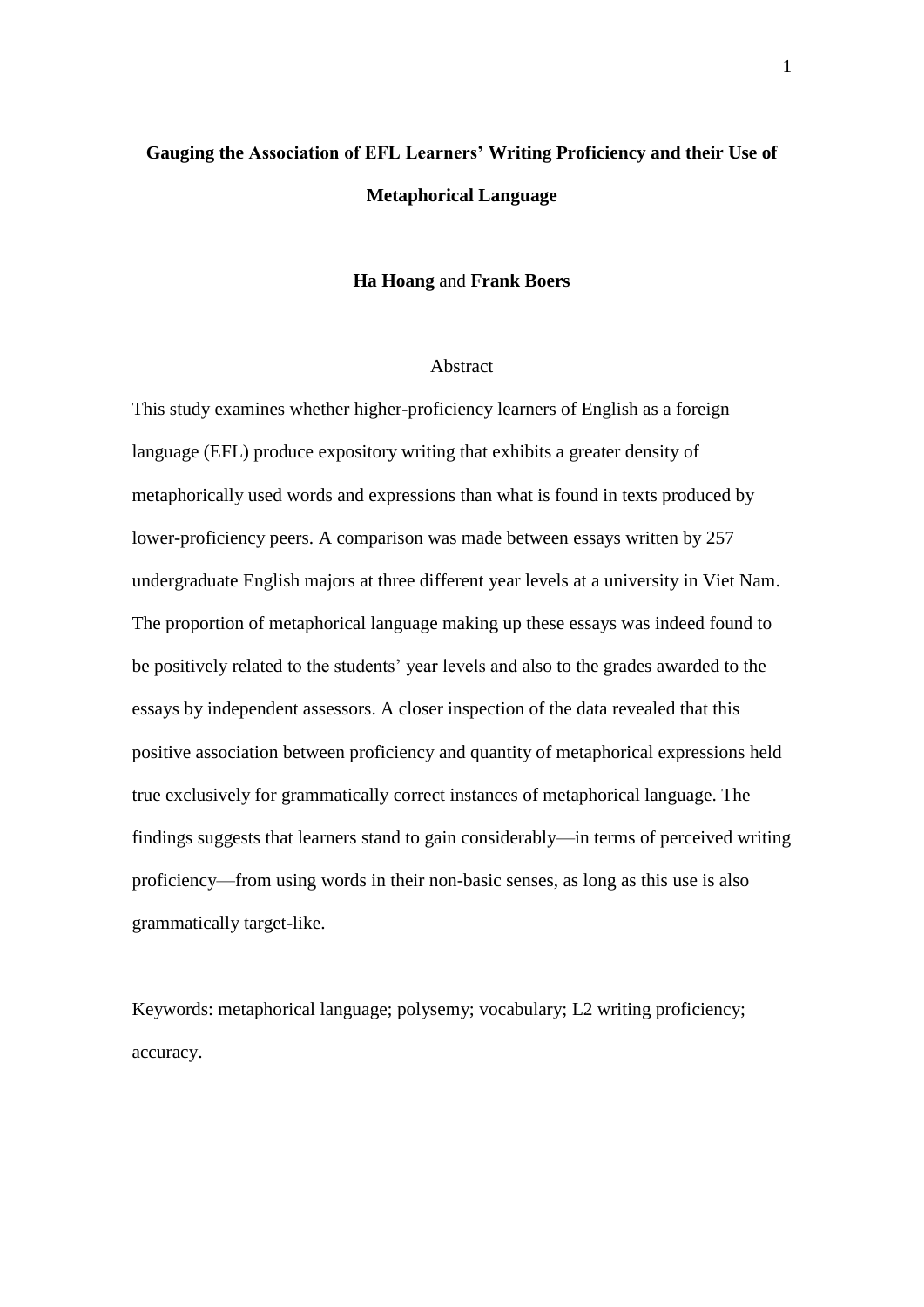Since the seminal work by Lakoff and Johnson (1980), there has been growing recognition that metaphor is part and parcel of everyday discourse. Lakoff and Johnson see metaphor as "understanding and experiencing one kind of thing in terms of another" (1980, p. 5). For example, expressions such as *budgeting time, saving time, using time profitably,* or *losing time* are metaphorical because the intangible notion of time is likened to a more concrete thing, such as money. Similarly, expressions such as *a chronic budget deficit, a financial injection, economic recovery*, and *a healthy economy* suggest that one of the ways in which people have come to understand issues in economics is by seeking analogies with human health and illness. Naturally occurring discourse thus abounds with expressions that are metaphorical (e.g., Cameron & Deignan, 2006; Musolff & Zinken, 2009; Zanotto, Cameron, & Cavalcanti, 2008), even though users may not often be aware of their metaphorical nature, especially during real-time communication.

If metaphorical expressions constitute a substantial part of a language's means to package messages, it follows that developing a command of this repertoire of expressions is an integral facet also of second language (L2) learning. The present study investigates the extent to which such a command is manifested in L2 writing by language majors at different levels of proficiency. Along this line of research, Littlemore, Krennmayr, Turner and Turner (2014) found a greater density of metaphorically used words in essays sampled from more advanced EFL learners (according to CEFR assessment criteria) in comparison with those sampled from less advanced learners. Their finding suggests that L2 writers in effect become increasingly versed in the use of metaphor as they become more proficient. The corpus of essays analysed by Littlemore et al. was rather diverse, however, not only in terms of the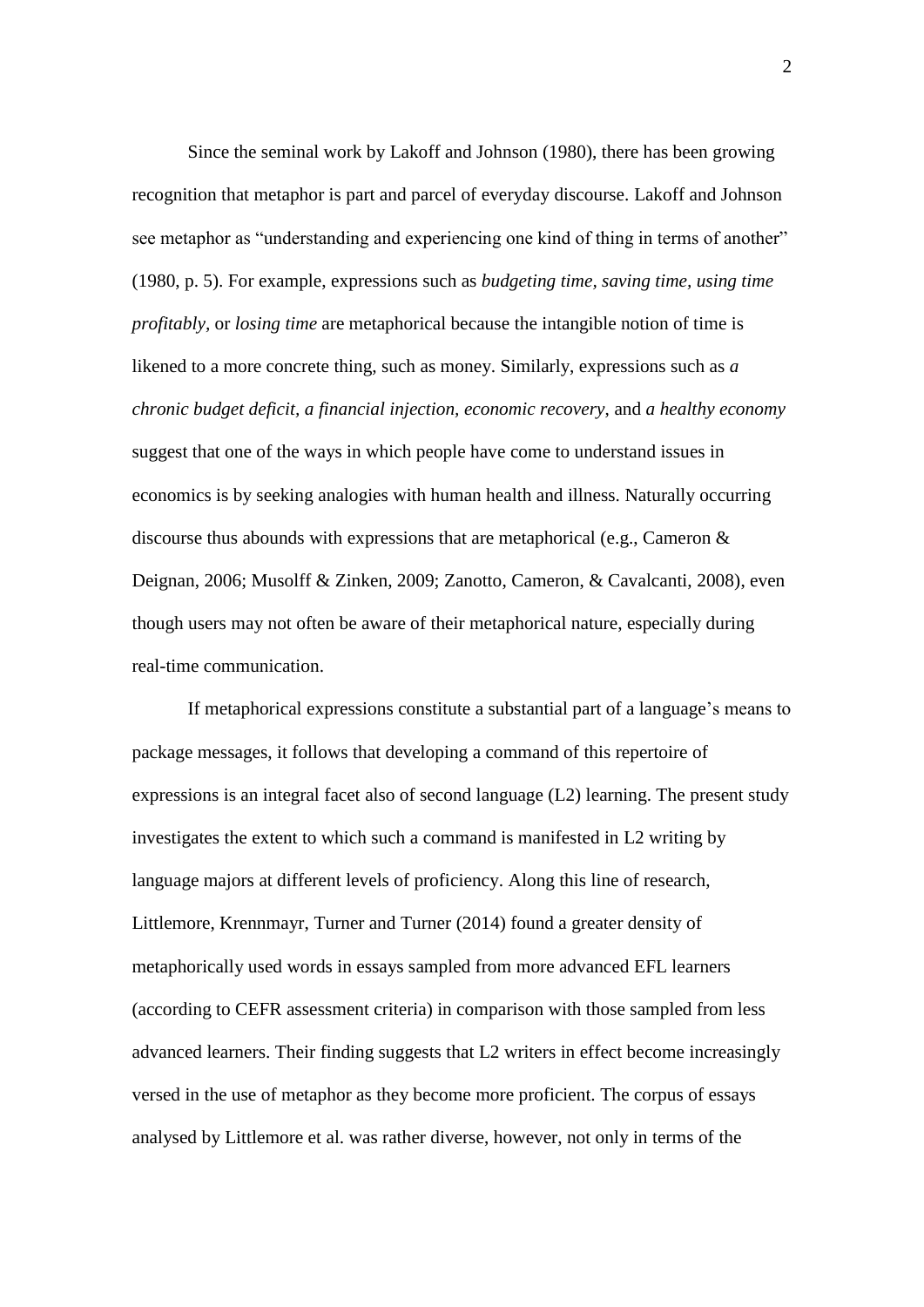independent variable under examination—proficiency levels, but also in terms of the writers' backgrounds, the topics they wrote about, and the length of the pieces of writing. The present study examines whether the pattern detected by Littlemore et al. is paralleled in a corpus of essays collected from a more homogenous group of L2 writers—EFL learners who share the same L1 and who are studying for the same degree at the same university. More specifically, the corpus analysed here consists of 257 essays—all on the same topic and all of roughly comparable length—collected from English language majors from three year levels in an undergraduate programme at a university in Viet Nam. In addition to the comparison of year levels (as a proxy of proficiency level), the study also investigates whether the dimension of metaphorical language use also distinguishes students' writing within one and the same year level.

# **Literature Review**

Research on metaphor in L2 education has proliferated in the past three decades (Holme 2004; Littlemore & Low 2006; see also Author 1 for a review). One strand of this research considers the metaphors used by teachers and learners as a reflection of their conceptualizations of learning processes, educational practices, and student/teacher roles (Wan & Low, 2015; Wan, Low, & Li, 2011).

Another strand of research has investigated how raising learners' awareness of metaphor can benefit their vocabulary learning, such as their learning of idioms, phrasal verbs, and words that have developed figurative uses more generally. Quasiexperimental studies within this strand (see Author 2 for a review) have produced rather compelling evidence that helping learners to appreciate the connection between established figurative uses of word or phrases (e.g., the use of *weed* in *We need to weed*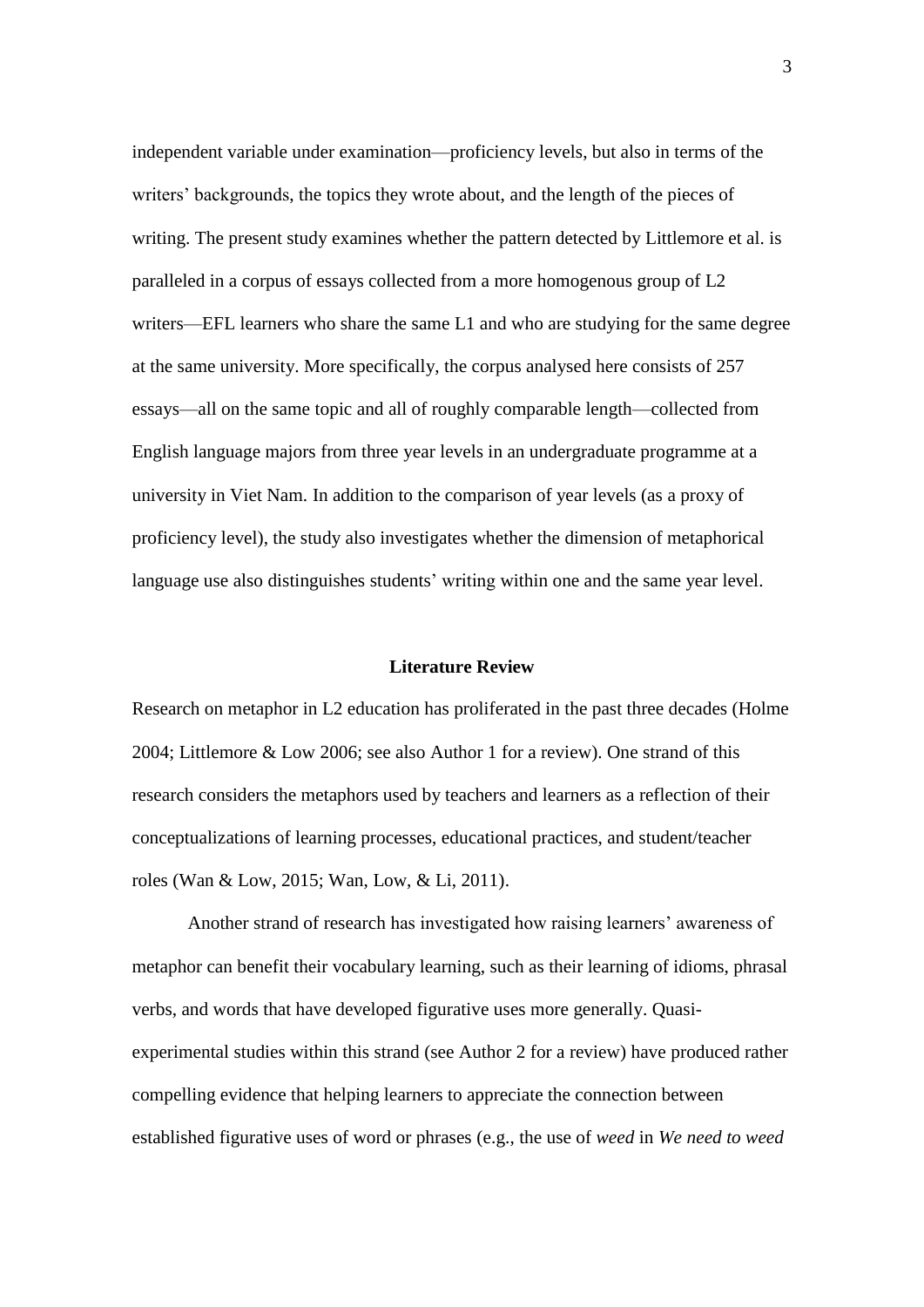*out corruption*) and their original, literal meanings (e.g., the use of *weed* in the context of gardening) renders these words or phrases more memorable.

A third, related strand of research has examined the extent and nature of comprehension problems experienced by learners when they are confronted with native speakers' use of metaphors. For example, Littlemore (2001) found that the metaphorical language used by university lecturers was a major source of confusion for international students. In a larger scale study on international students' comprehension of university lectures, Littlemore, Chen, Koester, and Barnden (2011) found that about 42% of the words or phrases that their participants failed to understand were used metaphorically. Moreover, these students were very seldom aware of their misinterpretations. Crosscultural differences are a likely cause of such comprehension problems (Littlemore, 2001, 2003), and several scholars have suggested there is a need for professional development initiatives that raise lecturers' awareness of metaphor and how they can scaffold students' metaphor interpretation (Camiciottoli, 2005; Littlemore, Holloway, MacArthur, & Cienki, 2013; Low, Littlemore, & Koester, 2008).

Compared to the above strands of research on metaphor in L2 education, fewer studies have examined learners' *production* of metaphorical language in their L2. Although it has been asserted that L2 learners tend to avoid using figurative expressions such as idioms (Irujo, 1993; Kecskés, 2007), recent studies reveal that learners do often resort to metaphors to express their ideas (MacArthur, 2010; Nacey, 2013). As already mentioned, a study on metaphor in L2 writing that bears close resemblance to the investigation reported in the present article is the study by Littlemore, Krennmayr, Turner, and Turner (2014), who examined metaphor use in L2 English writing samples collected at five proficiency levels (20 ESOL exam scripts for each proficiency level) of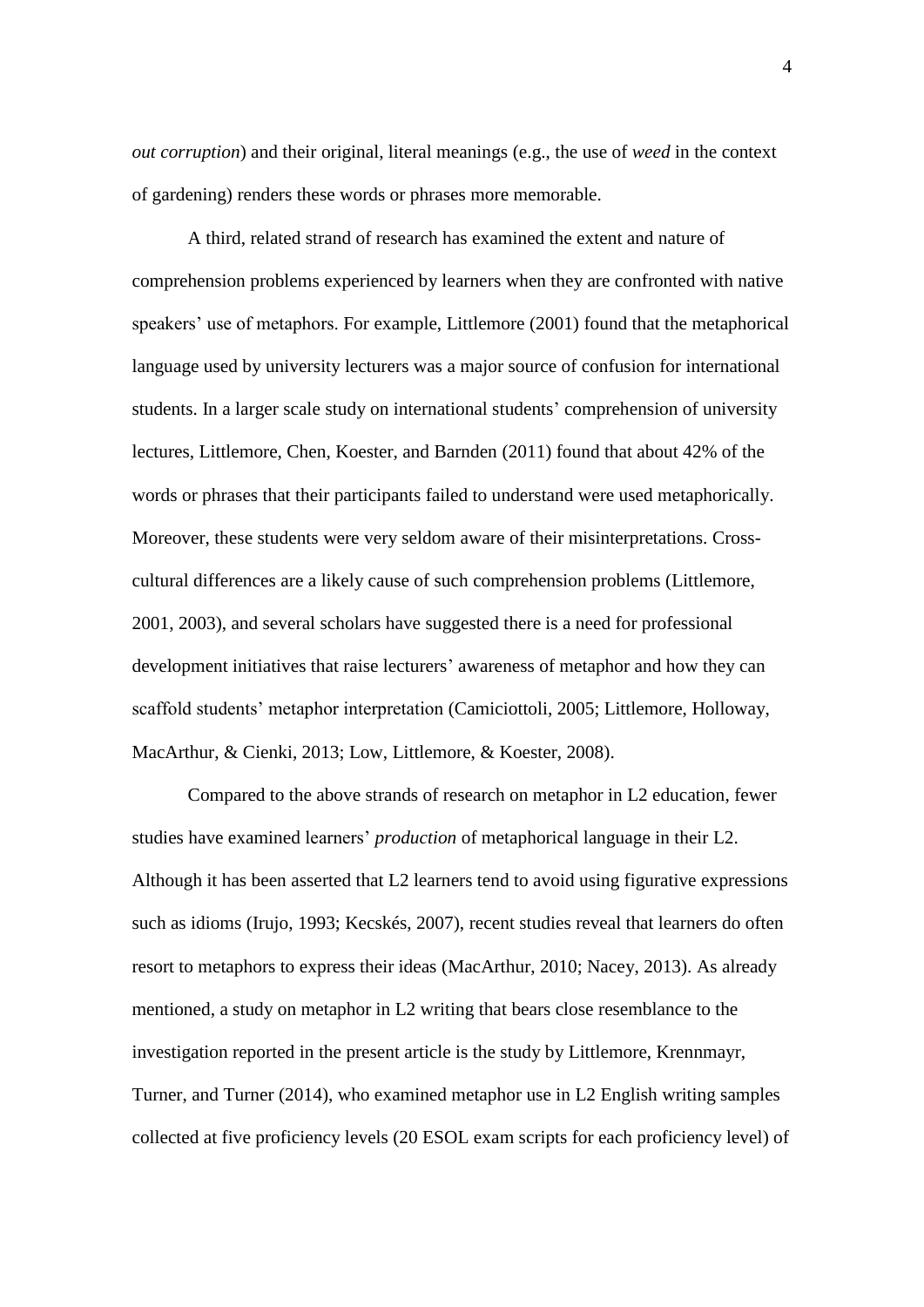the Common European Framework of Reference (CEFR). The authors found an increase in the rates of metaphorically used words from lower to higher proficiency levels, a finding which suggests that learners make more use of figurative language as their proficiency develops. Based on these findings, Littlemore *et al.* (2014) proposed a set of descriptors regarding metaphor use for each level of the CEFR. It is worth mentioning that the association which Littlemore *et al.* (2014) found between metaphor density and proficiency level did not distinguish between the learners' uses of metaphorical language that conform to the conventions of English grammar and instances of metaphorical language that manifest spelling mistakes or morphological and/or syntactic errors. Littlemore *et al.*'s more qualitative inspection of a small subsample of their collection of essays did, however, suggest that it may be a distinction worth making.

The study reported in the present article addresses the following primary question: Is there a positive association between the quantity of metaphorical language exhibited in EFL learners' writing and (a) these learners' year levels in a B.A. programme and (b) the quality of their writing according to independent assessors? A secondary research question concerns the role of grammatical accuracy in L2 writers' metaphorical language.

#### **Research Method**

# **Data collection**

Essays were originally collected from 396 Vietnamese learners of English who were doing a four-year B.A. in English Language. Roughly equal numbers of students participated per year level of the program  $(N_{Y1} = 98, N_{Y2} = 100, N_{Y3} = 99, N_{Y4} = 99)$ .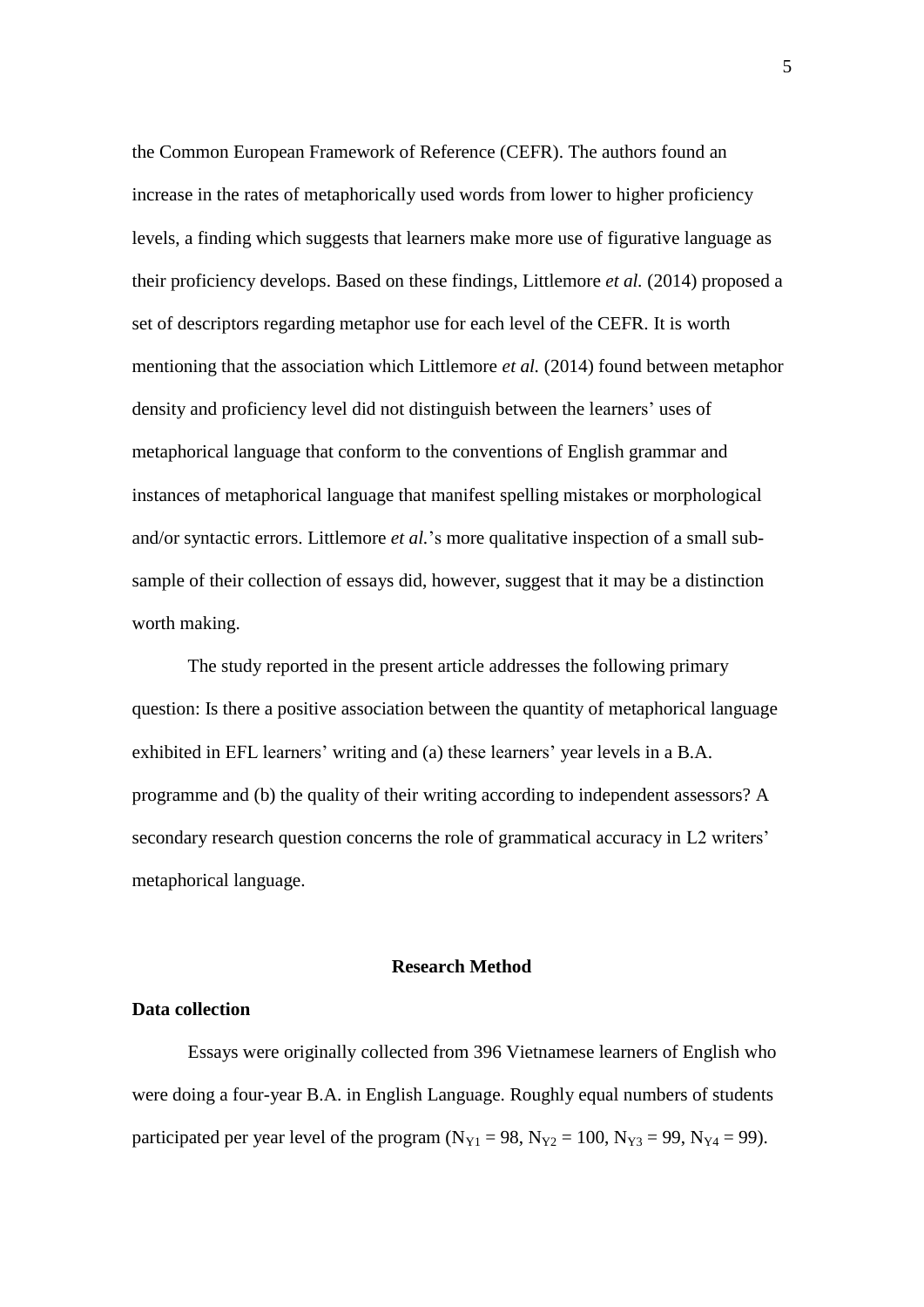The students' participation in the study was voluntary. They were informed the research was about writing in a second language, but the precise research objective investigating their use of metaphorical language—was revealed to them only after the study was completed.

The participants were given 50 minutes to write in class an essay of at least 250 words to express their opinion on the following topic*: Some people believe that, in the modern world, we do not need literature and should stop reading literary works. To what extent do you agree or disagree with this opinion?* The same task was used in all four year levels. Dictionary use was not allowed. This type of in-class writing activity is routinely used in this study program.

Text length, as an indicator of quantity of content and development of ideas, is a likely variable in the assessment of expository writing (Ferris, 1994; Kamimura & Oi, 2001; Sasaki, 2000). In addition, it has been demonstrated (Littlemore *et al.*, 2014) that the metaphoric density in learner writing can fluctuate considerably. This fluctuation is probably related to the content being discussed—given the nature and function of metaphor, metaphorical language is more likely to emerge when subject matter becomes relatively abstract. It stands to reason, then, that counts of metaphorical language in very brief essays with little content risk not being representative. It is for these reasons that we excluded from the initial corpus those essays which fell far short of the 250-word text length that was stipulated in the task instruction. Most of the Year 1 students failed to meet this word count requirement (71 out of 98 submitted essays were under 200 words), leaving too small a sample for comparison with the other year levels. It was therefore decided to exclude Year 1 from the final analysis. Any essays from the other year groups which were shorter than 200 words were also excluded. The final corpus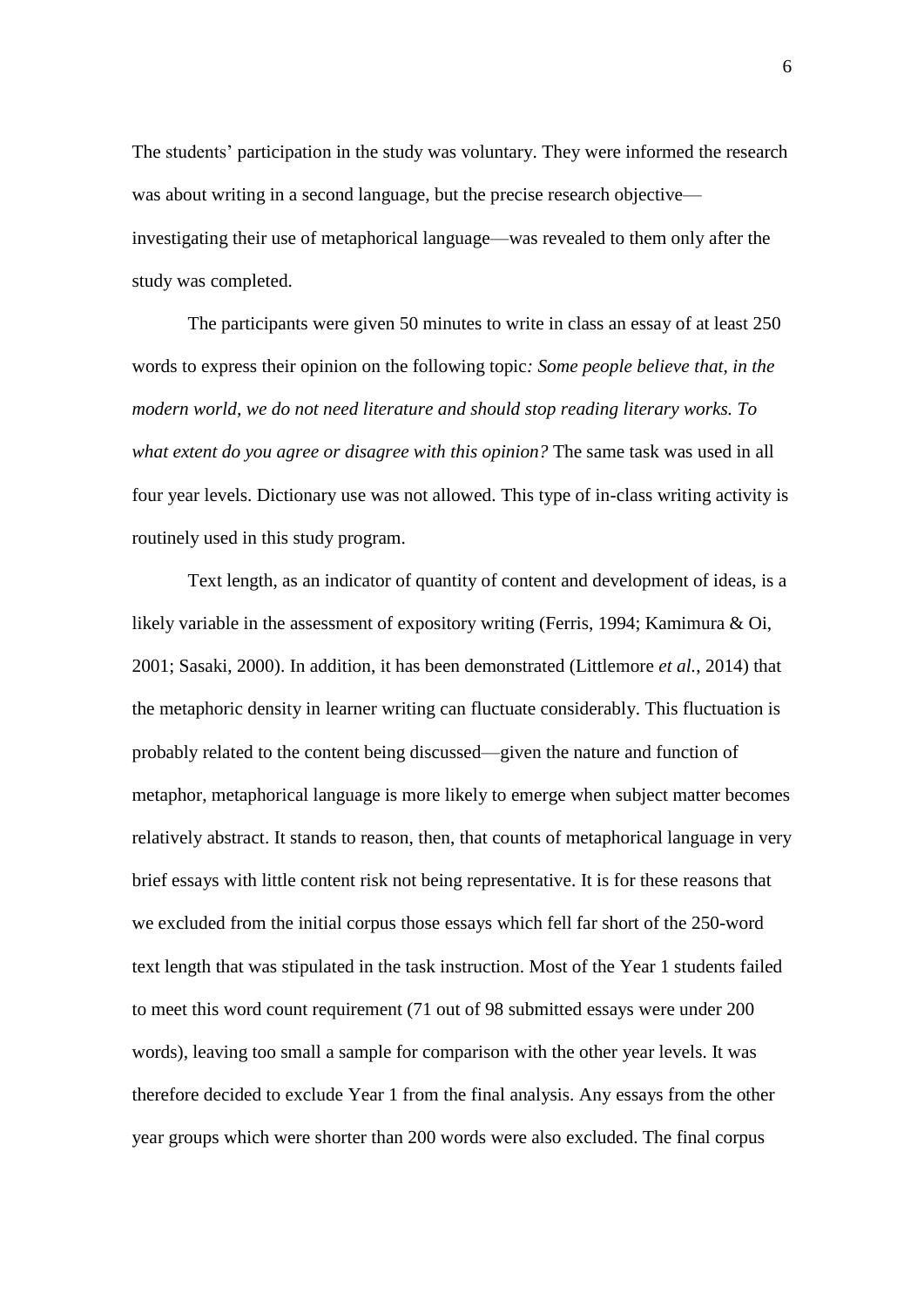consisted of 83 essays written by Year 2 students, 81 by Year 3 students, and 93 by Year 4 students (see Table 1). Mean essay length was  $280$  words  $(SD = 57)$ .

Apart from examining an association between quantities of metaphorical language in the essays and the students' year levels, we also wished to examine whether greater quantities of metaphorical language were associated with greater writing quality within each year level. For this purpose we recruited five experienced teachers who had been teaching writing between 8 and 27 years, and asked them to independently grade the essays. The essays were distributed randomly to the teachers so that each essay was marked blind by two different teachers. The teachers were not informed of the objectives of the research project or the year level of the students. They were asked to rate the essays holistically on a grading scale of 0-10. This holistic approach to grading essays is what they were familiar with. We deliberately refrained from providing the teachers with an analytical score sheet because the intention of the investigation was to gauge the strength of association of L2 writers' metaphorical language use and readers' general impression of the writing quality. The degree of inter-rater agreement calculated as Pearson  $r$  was .85 ( $p < .001$ ). The mean score of the two grades for each essay was used in the below quantitative analyses.

# **Identifying and quantifying metaphorical language in a learner corpus**

In metaphor research, there are two influential procedures for identifying metaphorical language: Metaphor Identification Procedure (MIP) and Vehicle Identification Procedure (VIP). In both, the researcher tries to determine whether the meaning conveyed by a lexical unit in a given context differs from that lexical unit's basic or literal meaning. MIP, introduced by the Pragglejaz Group (2007) essentially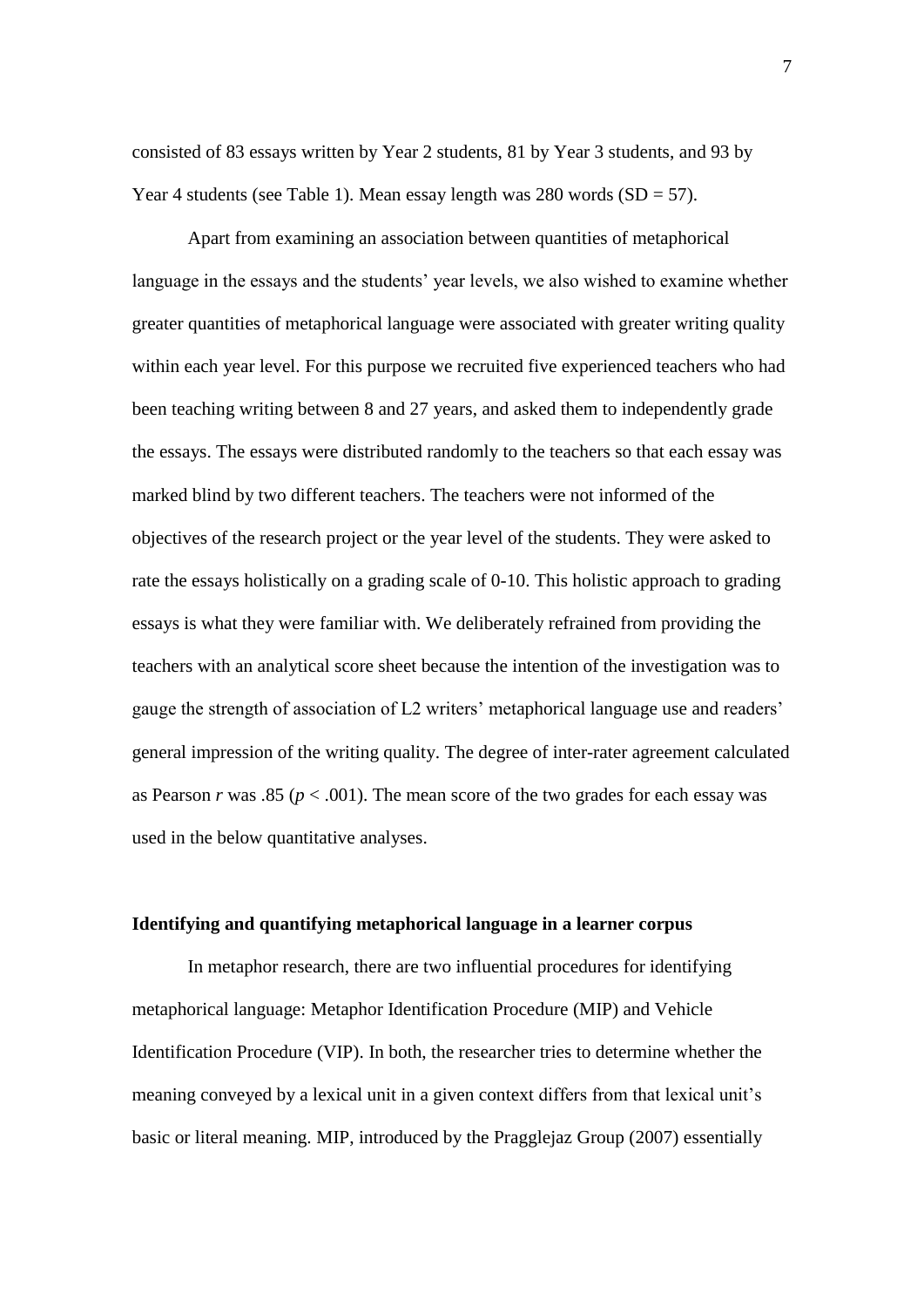uses the word as unit of analysis. For every running word in a text, the researcher determines (with the aid of a dictionary) whether it is used in its basic sense or in an extended metaphorical sense (see Steen 2007 for a detailed analysis). Identifying metaphorical meaning thus hinges on whether there is a contrast between the contextual meaning and the basic sense of a word. The original MIP has since been elaborated in MIPVU (Steen et al., 2010), especially in terms of the boundaries of the unit of analysis, to include units such as polywords. VIP (Cameron, 2003) takes a more flexible approach and proposes the use of the broader notion of "vehicles" of metaphors, i.e., what non-literal words or phrases are being used to talk about a "topic". For instance, in *Writing a thesis is a journey*, the topic is *writing a thesis* and the vehicle is *a journey*. Vehicle units vary in size. For example, in *Writing this thesis was a long and difficult journey and I sometimes lost my sense of direction*, the vehicle unit is considerably longer (also see, e.g., Cameron, 2007; Cameron et al., 2009; Cameron & Maslen, 2010). Using vehicle rather than word as a unit of analysis may result in slightly different estimates of what proportion of a given text consists of metaphorically used language. The word *difficult* in the above example of the longer vehicle unit, for instance, might not be counted as metaphorical under a procedure such as MIP, but would be considered an integral part of the larger metaphorical unit under VIP.

In this study, although we also followed guidelines from MIP to search our learner corpus for instances of metaphorical language (see below), we decided to adopt the VIP proposal to consider vehicle terms, for two reasons. First, it is undeniable that a lot of metaphorical discourse is phraseological and thus transcends a word-level analysis. Common examples include figurative idioms (e.g., *Get the green light; Pay the price; Sit on the fence*) and phrasal verbs (e.g., *Find out; Cheer up*)*.* Corpus-based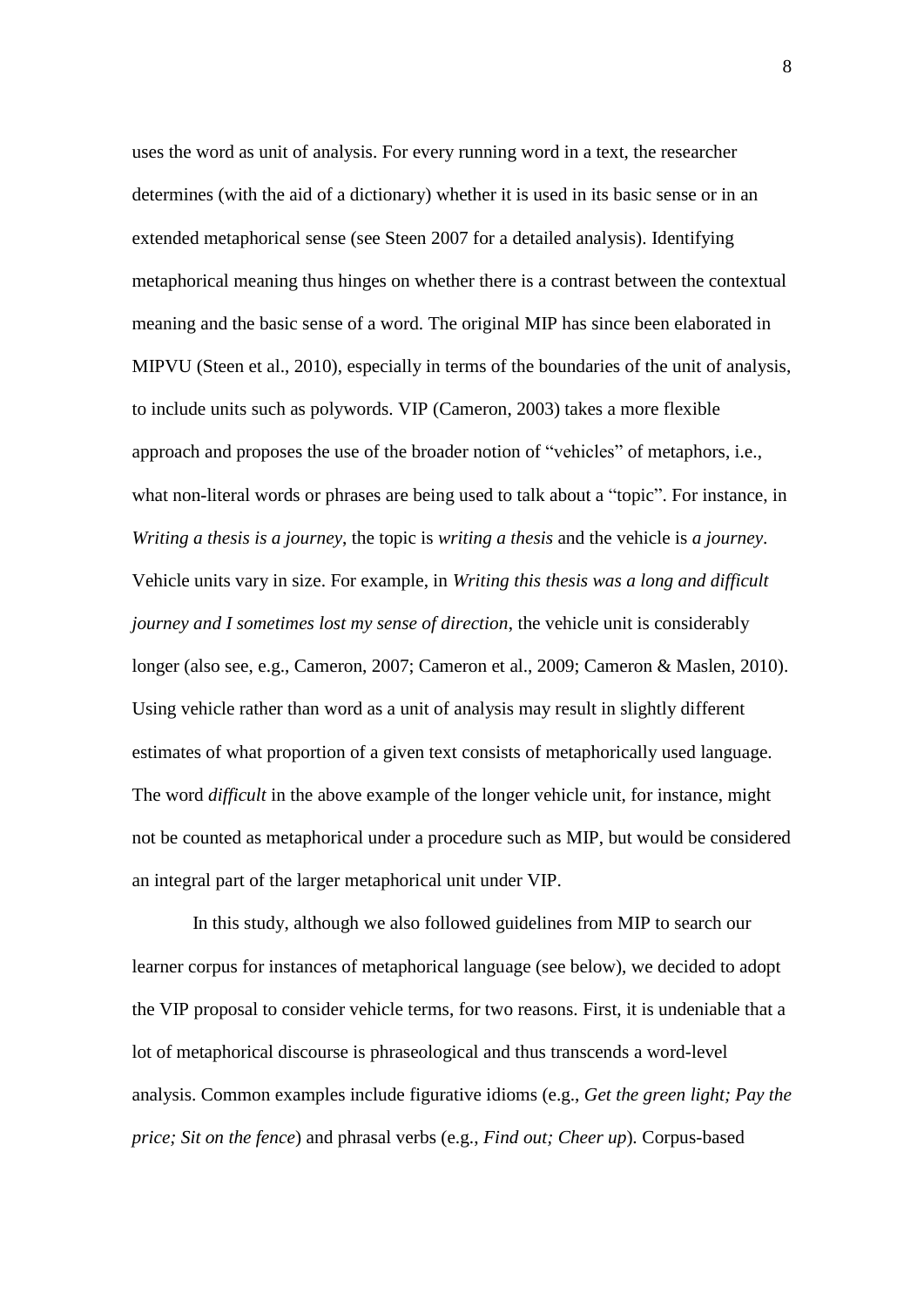work, in particular, has provided compelling evidence that metaphor is often expressed by means of multi-word units (e.g., Cameron & Deignan, 2006; Deignan, 2005; Hanks, 2004; Naciscione, 2010; Sanford, 2014). The second reason for adopting 'vehicle' as (a flexible) unit of analysis in the present study lies with the nature of the texts examined here—compositions written by L2 learners. It is worth mentioning in this regard that neither MIP nor VIP was originally intended for the identification of metaphorical language in *learner* discourse. Both are procedures for identifying metaphorical language, but they do not distinguish between grammatically 'target-like' and 'nontarget-like' instances of metaphorical language, for instance. However, for the purpose of examining the role and potential impact of L2 learners' use of metaphorical language, it would seem worth taking into consideration the idiosyncratic nature of learner language (Ellis & Larsen-Freeman, 2009), which tends to exhibit features which expert speakers may consider non-target-like. As shown further below, L2 learners may use a word metaphorically but in a way that does not conform to the grammatical conventions of the language (see also MacArthur, 2010; Nacey, 2013; Philip, 2005). In order to gauge the association specifically of target-like metaphorical language with writing quality, it needs to be distinguished from non-target-like metaphorical language. This will often require taking into account the syntagmatic co-text of a metaphorically used word, and thus the larger vehicle unit that the word is part of.

The first step in the procedure used in the present study, however, was to identify and tally metaphorical units in the students' essays regardless of whether they conformed to the grammatical conventions of English. Units were identified by the first author as potentially metaphorical if their meaning in the given context was figurative, in contrast with their basic, more concrete sense. The *Macmillan Dictionary*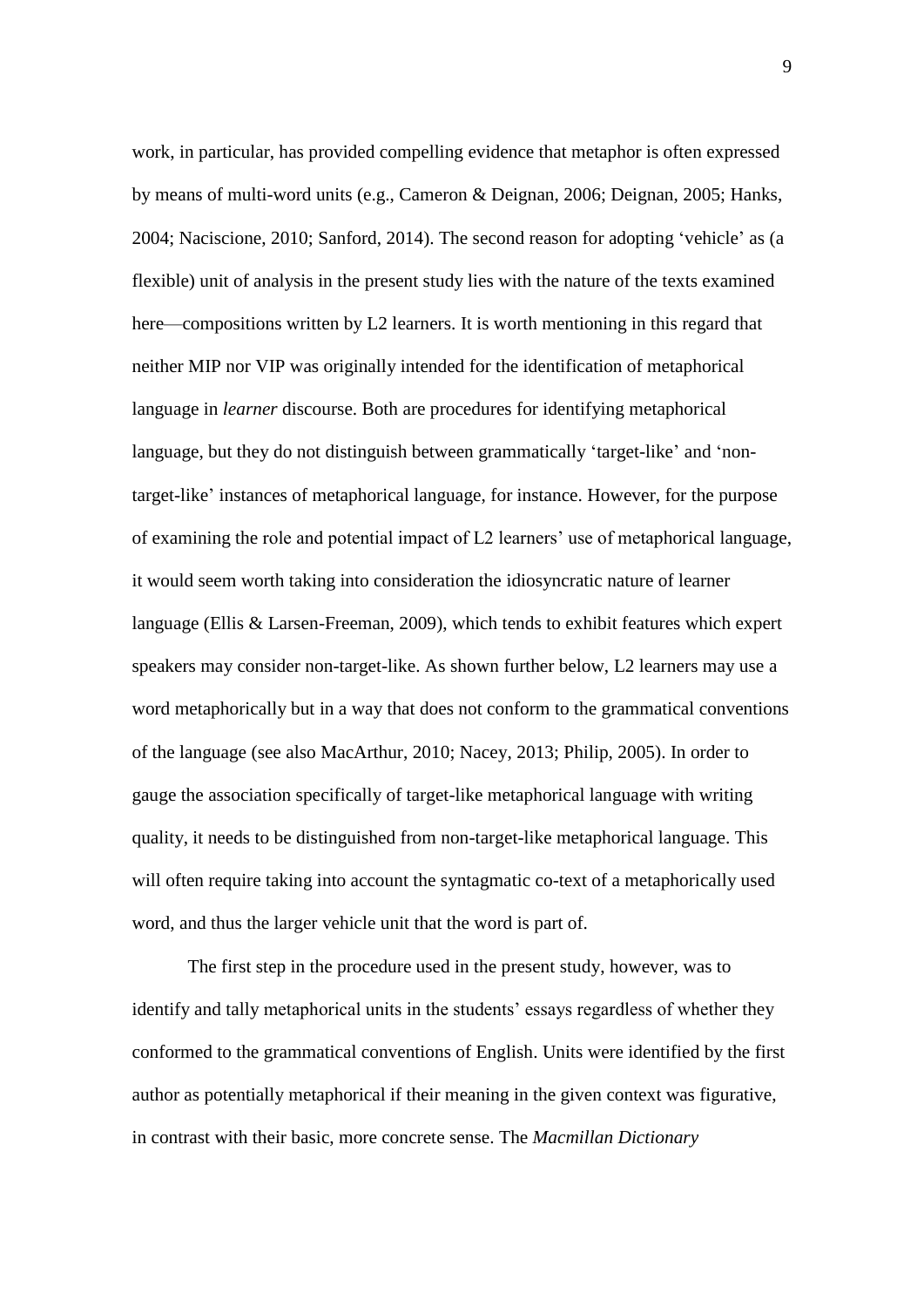(http://www.macmillandictionary.com) served to determine the basic sense of words (cf. Pragglejaz Group, 2007; Steen et al., 2010). For example, of the many senses of *build* listed in this dictionary, the basic sense is *to make a building or other large structure by putting its parts together*. Its use in *build a relationship*, for example, would be considered metaphorical because a relationship is not a physical structure. To establish the reliability of the identification procedure, the second author independently coded 20 essays, using the same procedure. Altogether 439 potential instances of metaphor were identified in these 20 essays, and the two coders differed on only 21 of these, i.e., the inter-coder agreement reached 95%, which is a good rate according to Portney and Watkins (2009). The discrepancies were found to lie with uses of prepositions that were deemed metaphorical by the first coder but not by the second. This disagreement almost exclusively concerned an item which recurred across most of the essays because the students recycled it from the writing prompt – the prepositional phrase *in the modern world*. This was considered metaphorical by the first coder, who argued that world here is an abstract world, but as non-metaphorical by the second coder, who argued that world here still includes physical space. Given that no agreement was reached about this item even after discussion, and given that this phrase did not help to discriminate metaphor densities across the essay (as almost all students 'recycled' it from the writing prompt), it was decided to exclude it from the count.

The second step was to determine whether a unit identified as metaphorical conformed to the conventions of English grammar. The following were considered as cases of non-target-like language use.

- 1. Incorrect spelling; for example, *pursure* [instead of *pursue*].
- 2. Incorrect part of speech; for example, *A person is able to deep into the*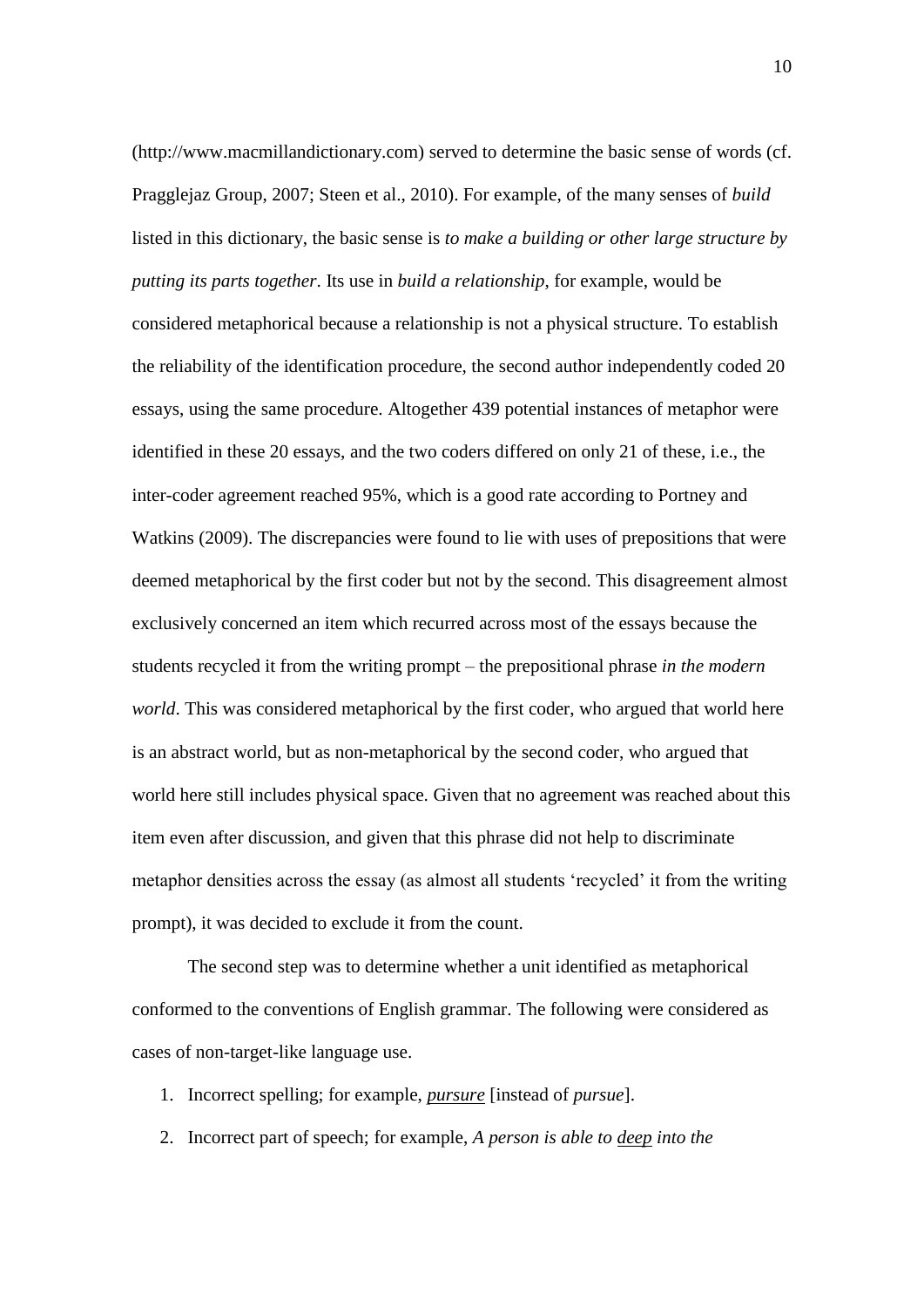*imaginations of countries [of] other people.*

- 3. Inflectional errors; for example, *Each story will helps*.
- 4. Missing or wrong function words (e.g., prepositions); for example, *Most people were born and grow up go hand in hand poetics and stories* [where we would expect *with* after *go hand in hand*].
- 5. Errors of valency and colligation; for example, *It helps keep the traditional and cultural values and flourish the people's soul* [where *flourish* is used as a transitive instead of intransitive verb].

# **Results**

The collection of 257 student essays comprises a total of 72,122 running words. Altogether, 13.49% of the running words in this corpus of learner essays belong to metaphorical units according to the identification procedure used. More particularly, 11.25% of the running words in the corpus belong to grammatically correct metaphorical units (according to the aforementioned criteria).

Below table shows, per year level, the mean grades that the essays received, the mean per-text proportion (as a percentage) of metaphorical language, and the latter broken down for tallies of grammatical and ungrammatical instances of metaphorical language). It shows that the mean writing grades and the proportions of metaphorical language increase systematically from one year level to the next, but also that this increase concerns those instances of metaphorical language that were also grammatically target-like.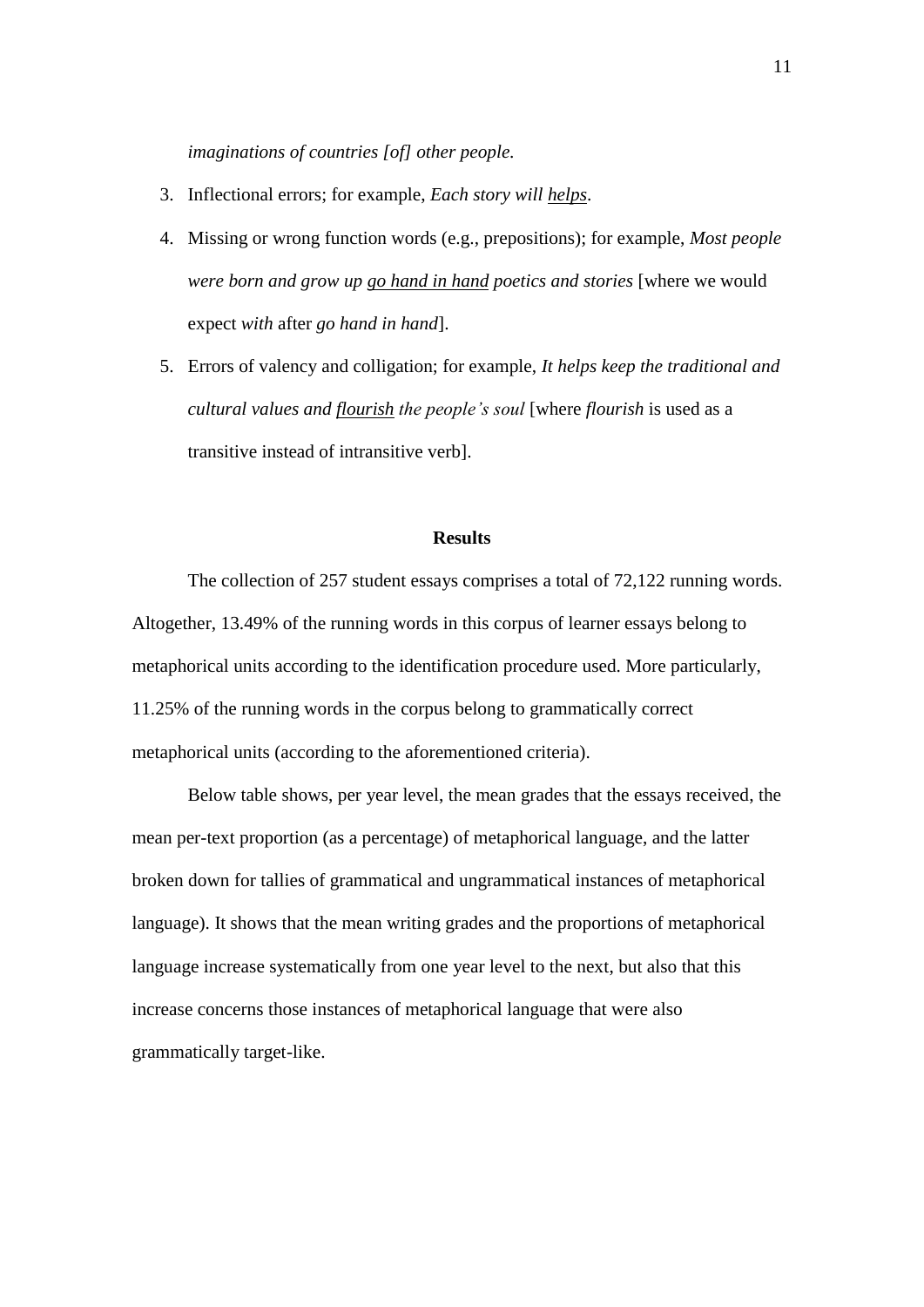| Year level   | Writing |           | Per text % of |           | Per text % of |           | Per text % of |           |
|--------------|---------|-----------|---------------|-----------|---------------|-----------|---------------|-----------|
|              | grades  |           | metaphorical  |           | grammatical   |           | ungrammatical |           |
|              |         |           | language      |           | metaphor      |           | metaphor      |           |
|              |         |           |               |           |               |           |               |           |
|              | M       | <b>SD</b> | M             | <b>SD</b> | M             | <b>SD</b> | M             | <b>SD</b> |
| $2 (n = 83)$ | 5.27    | 1.19      | 12.66         | 2.95      | 9.75          | 3.08      | 2.91          | 1.51      |
| $3(n=81)$    | 5.88    | 1.23      | 13.29         | 3.38      | 11.56         | 3.39      | 1.73          | 1.08      |
| $4(n=93)$    | 6.06    | 1.23      | 14.15         | 3.14      | 12.33         | 3.30      | 1.81          | 1.31      |

A one-way ANOVA indicates that there are significant between-group differences in terms of average grades:  $F(2, 254) = 9.77$ ;  $p < .0001$ . Tukey post-hoc tests for pair-wise comparisons show that the mean grades for year two were significantly lower (at  $p < .01$ ) than those for years three and four. Applying ANOVA to the proportions of metaphorical language in general yields  $F(2, 254) = 4.95$ ;  $p = .008$ . A significant difference (at  $p < .01$ ) is found between year two and year four. Focusing on the proportions of grammatically correct instances of metaphorical language, ANOVA produces  $F(2, 254) = 14.34$ ;  $p < .0001$ , and significant differences (at  $p < .01$ ) between year two and years three and four. In the case of metaphorical units deemed ungrammatical, ANOVA produces  $F(2, 254) = 21.02$ ;  $p < .0001$ , and the Tukey posthoc tests indicate significant differences (at  $p < .01$ ) between year two and years three and four.

Turning now to the question of whether the proportions of metaphorical language are associated with the writing quality of the texts as perceived by the EFL teachers, Pearson correlations were computed. The association was found to be strong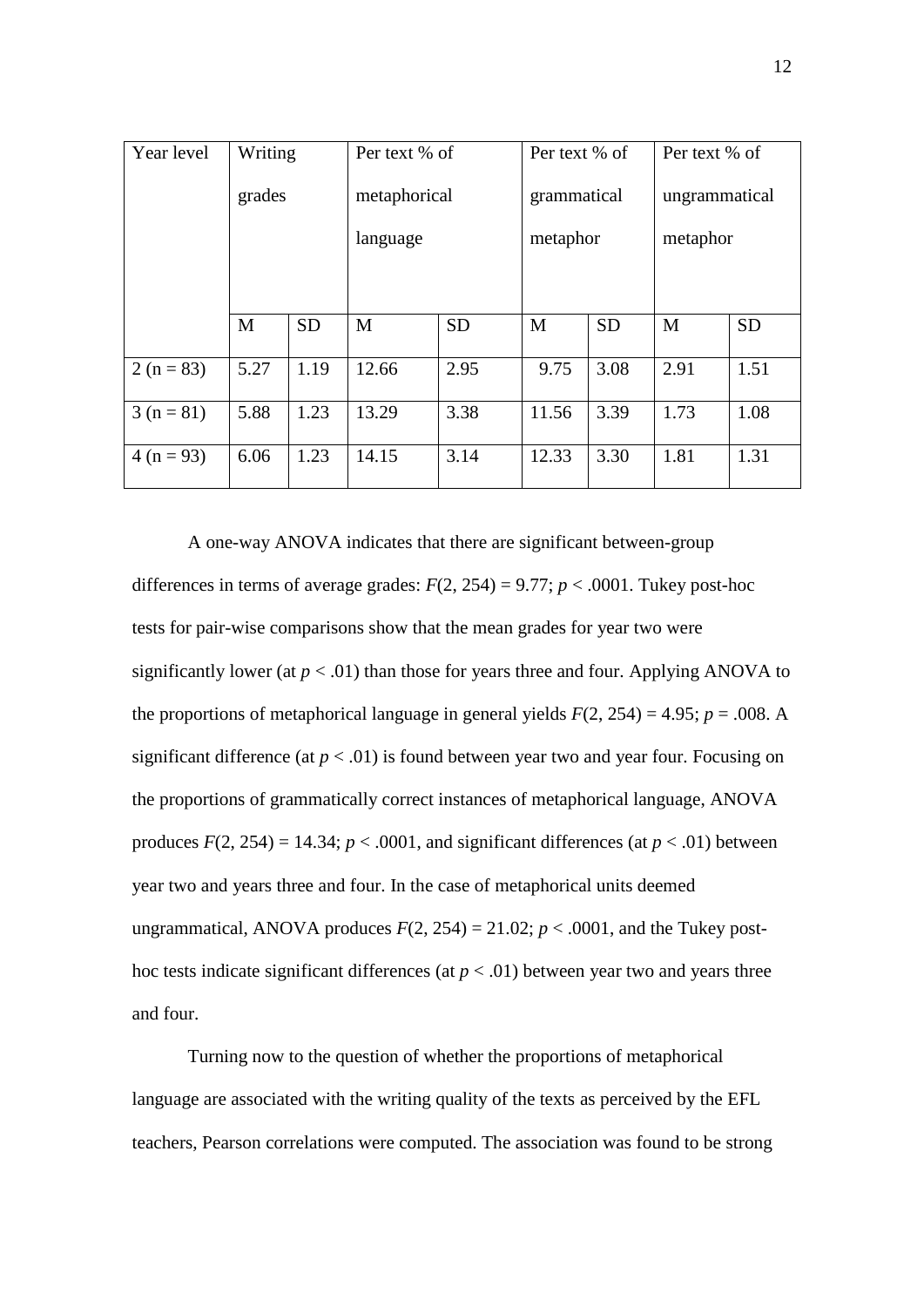and significant (for all 257 essays together,  $r = .652$ ,  $p < .0001$ ), and similar across the three year levels. The strong association within each year group suggests that proportions of metaphorical language are one of the features of writing that may distinguish comparatively proficient and less proficient L2 writers within a single proficiency bracket. The associations are particularly strong, however, when only metaphorical units that are grammatically correct are counted. For the whole corpus together,  $r = .708$ ;  $p < .0001$ ), and computations per year group produce *r* .651, .696 and .695 for years two, three and four, respectively (all  $p < .0001$ ). As could be expected, counts of metaphorical units manifesting a grammatical (or orthographic) error, fail to show this positive association with writing grades. Instead, the association is negative (for all 257 essays together,  $r = -.234$ ;  $p = .00015$ ), and this holds for all year groups ( $r =$ .087, -.149 and -.228, for years two, three and four, respectively), although significance is reached only in year group  $4 (p = .028)$ .

At this point, it should be mentioned that, although we excluded from the analysis all essays that fell far short of the text length stipulated in the task instruction (see Method), the remaining variation in text length may nonetheless have influenced the assessment of writing performance (Ferris, 1994; Kamimura & Oi, 2001; Sasaki, 2000). In order to determine if it might have been this variable rather than the proportions of metaphorical language that made the difference, a multiple regression analysis including the two factors may be helpful. Applied to the whole corpus of 257 essays, this produces  $R = .737$  (Adj.  $R^2 = .539$ ), with both factors contributing significantly (at  $p < .0001$ ) to the model. This illustrates indeed that the role of essay length cannot be underestimated, but  $-$  as signalled by the Pearson correlation coefficients in Table 3 – the per-text proportion of metaphorical language has the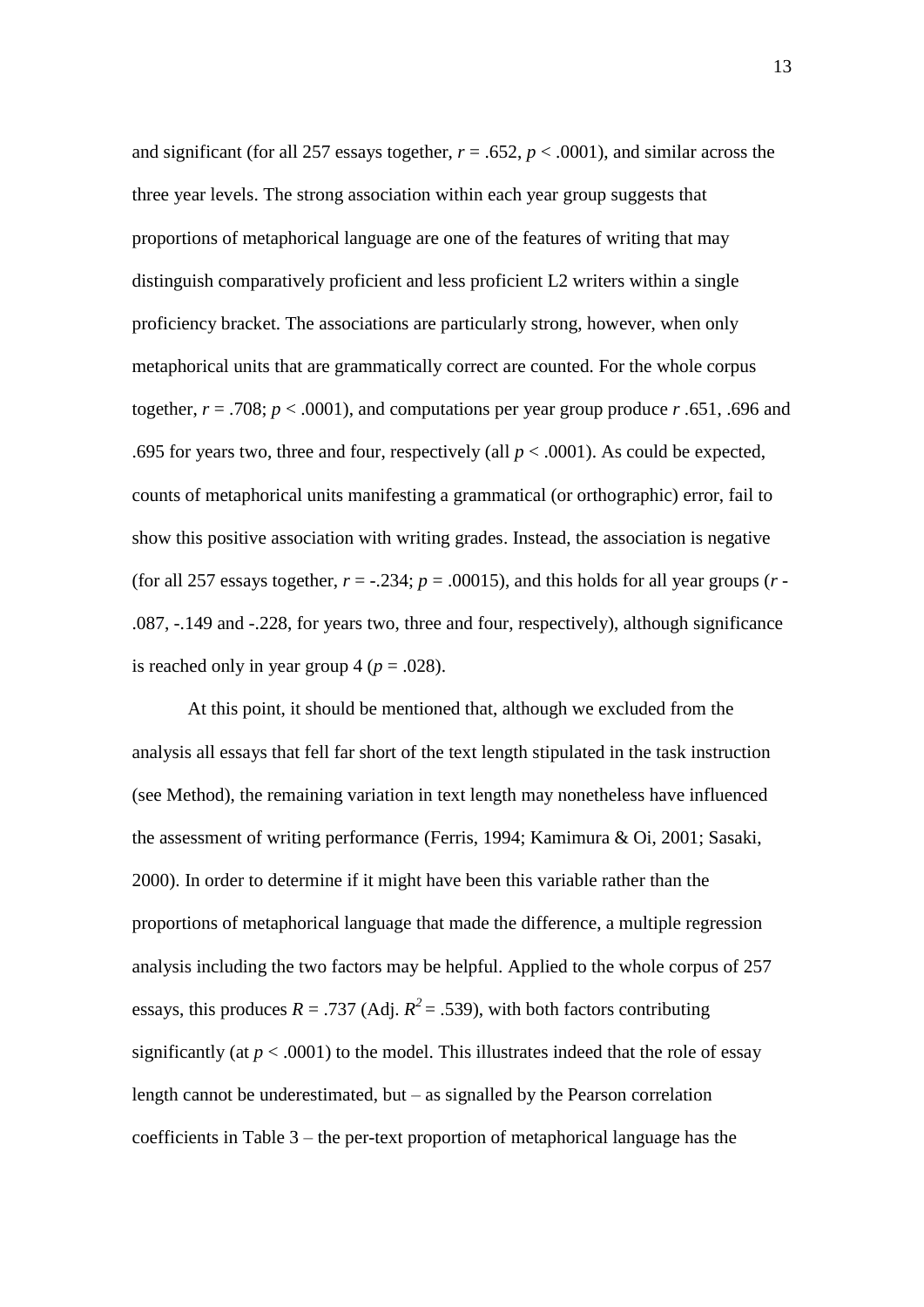greater predictive power. A similar regression model, but this time with counts of metaphorical units deemed grammatically correct (rather than counts of all metaphorical units), has even greater predictive power:  $R = .793$  (Adj.  $R^2 = .626$ ). Applying this regression to the grades for the three year levels separately produces *R* .727 (Adj. *R 2* .517), .785 (Adj.  $R^2$  .607) and .814 (Adj.  $R^2 = .655$ ), for years one, two and three, respectively. Both the proportion of (grammatical) metaphorical language and essay length contribute significantly ( $p < .0001$ ) to the explanatory power of all of these models, but each time it is the former factor that contributes the most. These findings lend additional support to the impression that metaphorical language—at least when it is free of grammatical error—is a dimension of second language writing that is closely associated with perceived writing quality

# **Discussion**

These results are consistent with Littlemore *et al.* (2014), who found a greater ratio of metaphorically used words in essays written by advanced L2 learners than in essays written by less proficient learners. The results also complement Littlemore *et al.*'s in two respects. First, they suggest that metaphorical language use is a feature of writing that can discriminate between writing performance not only between but also *within* groups of learners deemed to be of similar general proficiency.

As an example for this, we present here two excerpts from the Year 4 group. The metaphors in these excerpts are underlined.

Excerpt 1:

*The second thing that makes reading literary works rewarding is that it cultivates one's soul and shapes one's way of thinking. A literary work*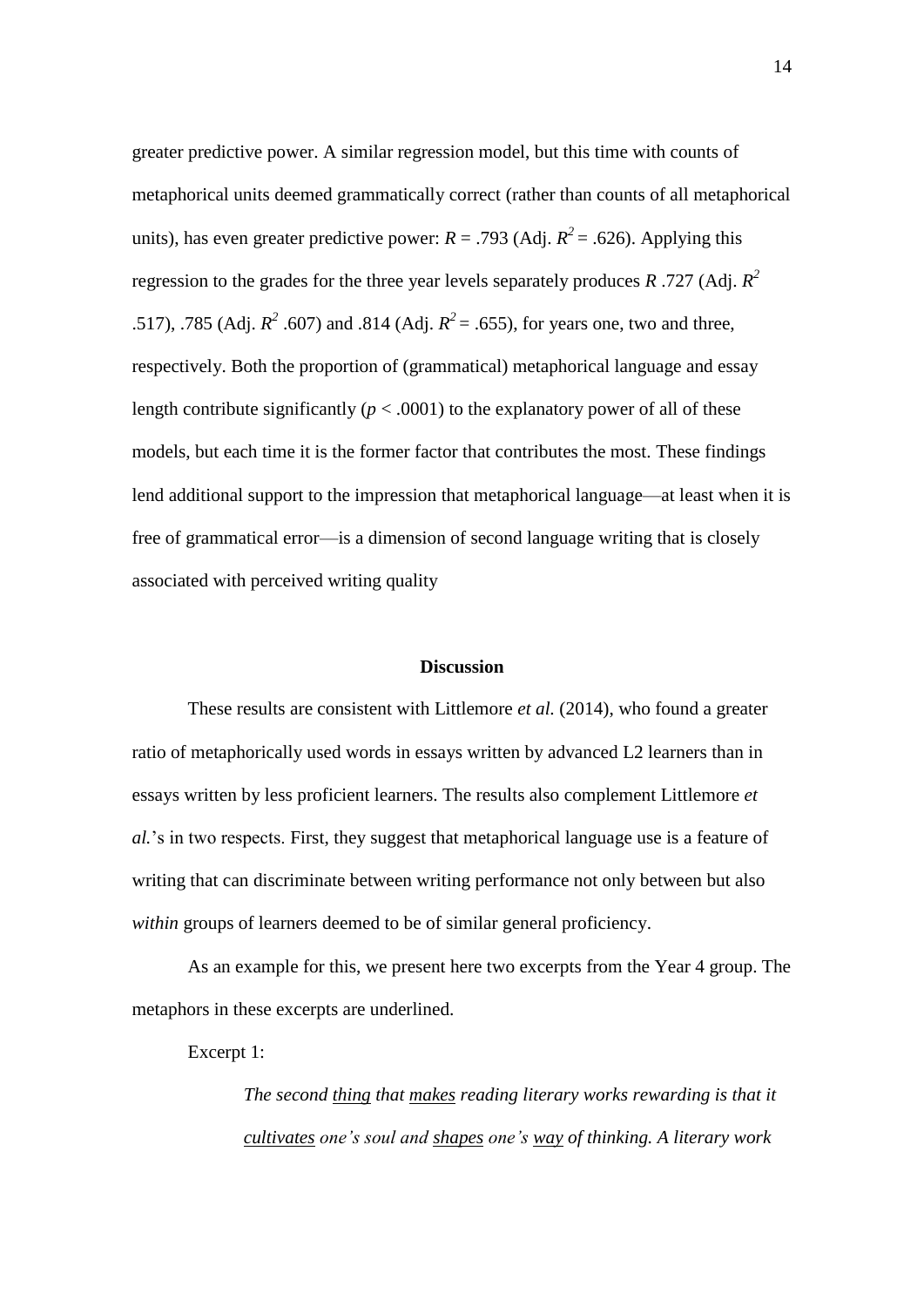*invites the readers into a new world. It can be a utopia somewhere or just a mundane place. Whatever the destination is, literature makes us think about our real life and view the world in a deeper angle. I have read a lot of books, and one of which – Rainbow's End – truly transformed me. Through this novel, I have learnt that life is beyond what we see everyday, it is something that is more meaningful. Moreover, I have became aware of lives in stark places such as Africa, Middle East, etc. where people are fighting constantly to keep their body and soul together. In other words, reading literature helps me to reflect on myself and the world around me.*

Excerpt 2:

*Secondly, literature is a way to reflect our daily life for the next generation or our ancestors. Thanks to many literary works, we know how our ancestors lived. This helps us to evaluate, compare and try to change our attitudes or our behaviour to something that is not really good. For instance, Truyen Kieu is a good example to illustrate my opinion. Thanks to it, we know how Vietnamese women's life was. Their life was very hard, very difficult. They had no right to have education, to vote, and so on. So, by reading these literary works, people, especially young people can compare and make some positive changes to make their world better.*

Excerpt 1 is taken from an essay of 311 words; excerpt 2 is from one of 327 words. The two paragraphs have more or less the same ideas and structure: the writers started with a topic sentence which says how reading literary works can change one's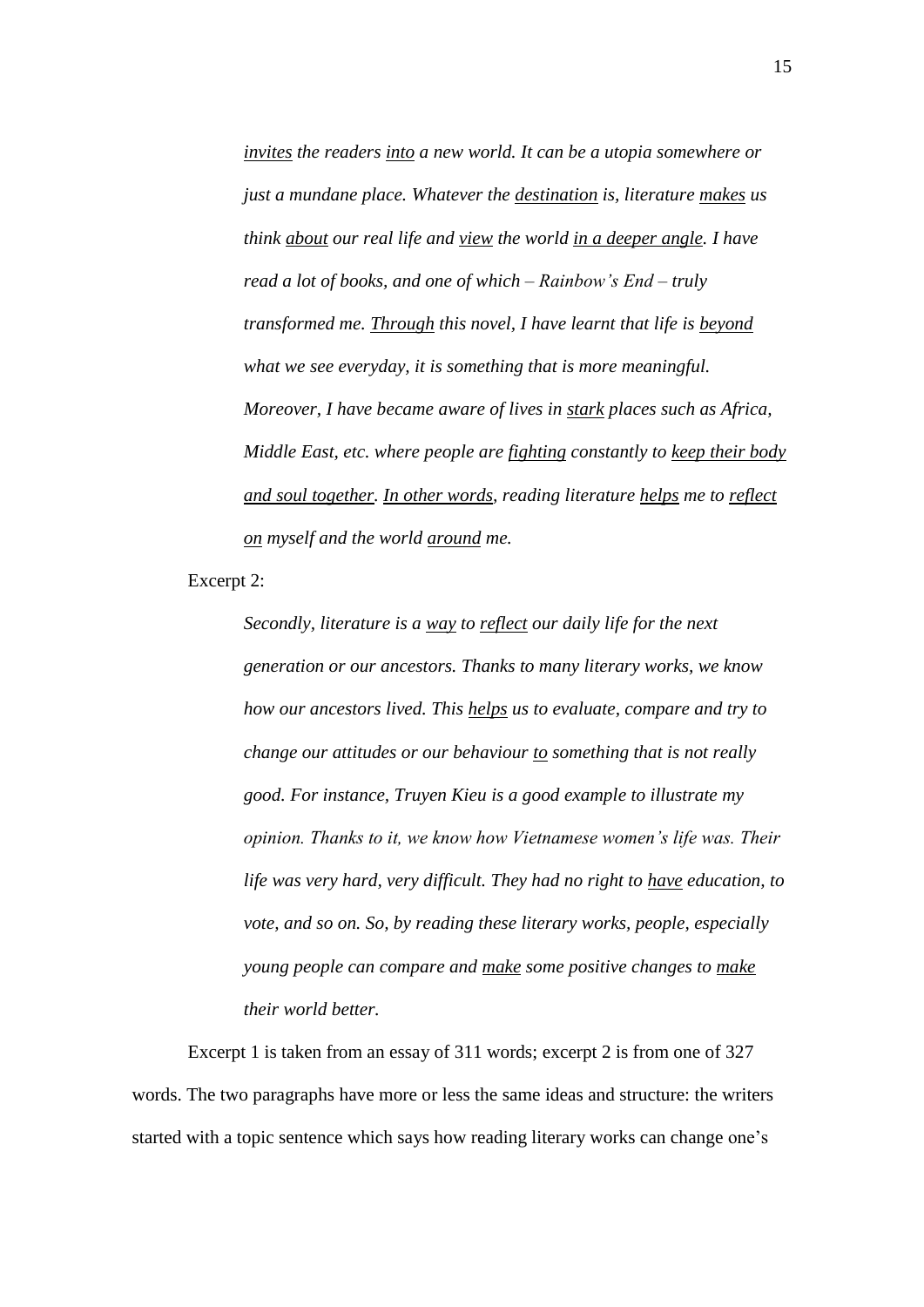life perspective, went on to further explain the idea, gave an example and then concluded the paragraph. We can see a striking difference between the two excerpts in the proportion of metaphorically-used words/phrases: 16% vs. 6%. Although metaphorical language alone does of course not determine the perceived quality of the writing, the differing quantities of metaphorical units in these excerpts are nonetheless consistent with the positive relation we found: Excerpt 1 is from an essay that received grade 8/10, while Excerpt 2 is from an essay that received only 5.5/10.

The other respect in which the present study complements Littlemore *et al*.'s is by demonstrating that the association between ratios of metaphorical language use and writing proficiency is particularly strong if the metaphorical language is grammatically target-like. By contrast, proportions of grammatically (including orthographically) 'malformed' units of metaphorical language were found in our data to be negatively related to perceived writing quality.

The finding that it is target-like use of metaphorical language that is strongly associated with general proficiency and with perceived writing quality is consistent with findings from studies on writing development and lexical aspects of writing quality. Metaphor use means using a metaphorical sense of a word that has been derived from its basic sense, as when *shape* is used to mean *influencing the way that a person, idea, or situation develops* rather than *forming something into a particular shape*. It has been shown that when L2 learners gain proficiency, their knowledge of different word senses—polysemy—increases (Schmitt, 1998). Crossley, Salsbury, and McNamara (2010), for example, have described how L2 development is characterized by learners' growing mastery of the different senses of same word, i.e., their growing mastery of polysemy. In the vast majority of the instances attested in our corpus of essays, the

16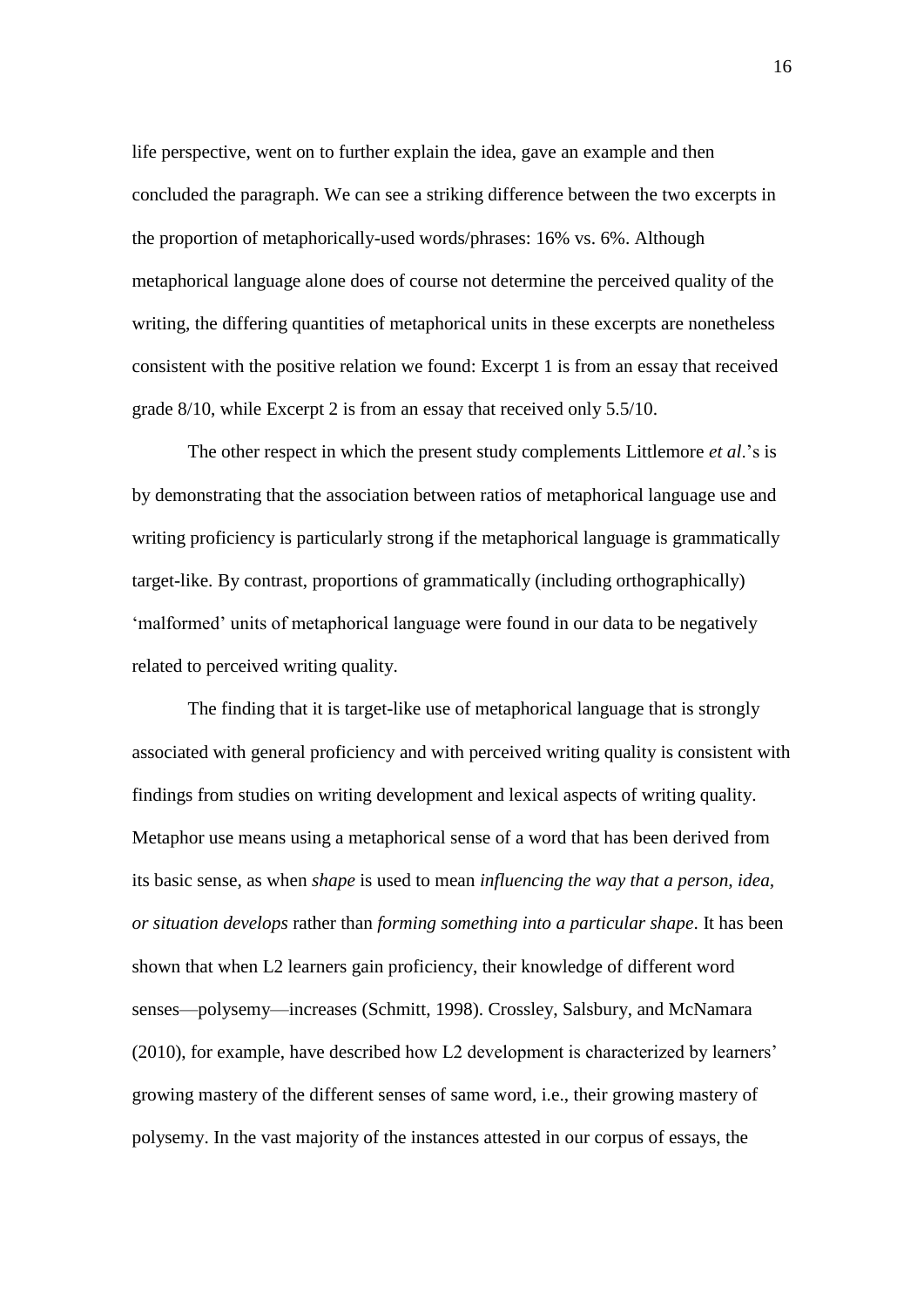metaphorical word uses were ones that have been conventionalized in the language, as judged by their inclusion in a dictionary. Essays with high ratios of conventionalized metaphorical language contain a range of words used in non-basic senses, and thus are likely to display the writers' command of polysemous items.

The metaphorical units categorised also display the participants' use of an extended sense of a word/phrase in its usage context of target-like syntagmatic and paradigmatic patterns. This thus reflects their control of grammatical and particularly collocational properties of words, which has been shown to be a strong predictor of perceived writing quality. In Baba's (2009) study of summary writing in L2, for example, writers were found to make use of knowledge of the collocational behaviour of the prompt words in the writing tasks in order to produce quality summaries. In another study, Crossley, Salsbury, and McNamara (2014) elaborate on the importance of "collocational accuracy" for L2 writing to be perceived as high-quality. Among the several lexical measures they examined, collocational accuracy was found to be the strongest predictor of writing grades in their data. In recent studies, Crossley and colleagues (Crossley & McNamara, 2012; Crossley, Salsbury, & McNamara, 2009; Crossley et al., 2010, 2014) have also provided evidence that taking into account the different components of vocabulary knowledge such as collocational accuracy, word meaningfulness, and extended meanings of words would provide a more accurate insight into L2 learners' lexical proficiency in productive tasks. Since metaphor often manifests itself in the form of multiword expressions, and since expressions showing non-target-like syntagmatic patterning were excluded from the count of metaphorical units, the strong association found in the present study between writing grades and conventional metaphor use is consistent with this finding by Crossley and colleagues.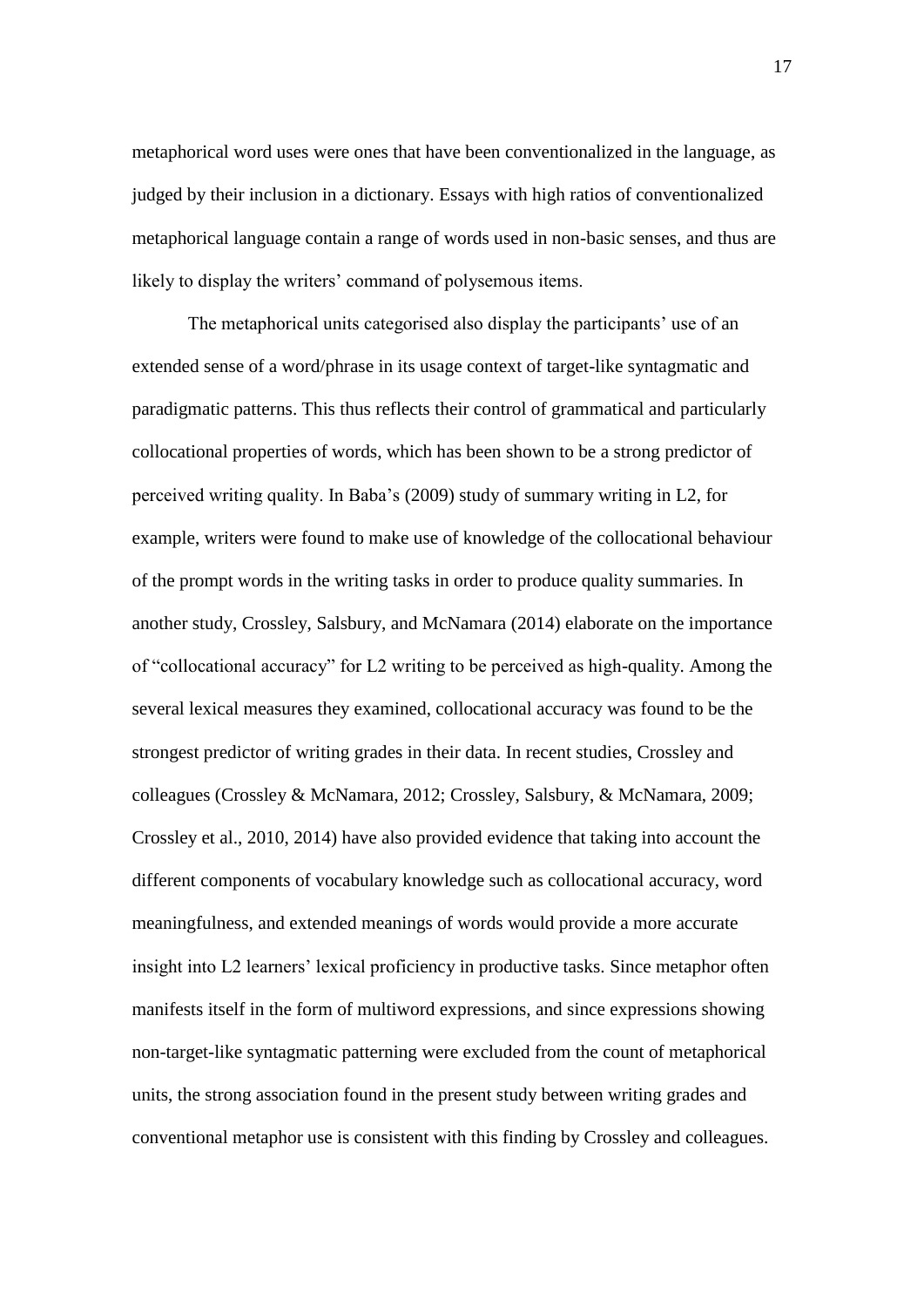As has been shown so far, making meaning via metaphors often draws on 'deep' productive word knowledge. This is because the use of target-like metaphorical language requires learners to display their knowledge of written form, extended word meanings, and the syntagmatic patterns of the word used with the extended meaning. These are aspects of the learners' productive knowledge of word form, meaning and use (Milton & Fitzpatrick, 2014; Nation, 2001). It has been shown (e.g., Engber, 1995) that when learners use words correctly, they tend to get higher writing scores, even if raters do not specifically scrutinize their vocabulary profile. Because writing quality is the outcome of the interplay of a whole range of features in tandem (Friginal, Li, & Weigle, 2014; Jarvis, Grant, Bikowski, & Ferris, 2003; Schoonen et al., 2003), when learners can exhibit mastery of different aspects of word knowledge, including knowledge of the non-basic senses of words, their work is likely to be perceived as quality writing (all else being equal).

# **Conclusions and limitations**

We set out to investigate the relationship between the quantity of L2 learners' metaphorical word uses and (a) their year levels (as a proxy of their general English proficiency) and (b) the grades given to their essays. It was found that the quantity of metaphorical language increased systematically by the year levels, the use of metaphorical language correlated positively with the writing performance as assessed by EFL teachers, and this was particularly so when the instances of metaphorical language conformed to the conventions of English grammar. In other words, the quantity of target-like metaphorical expressions can potentially help distinguish writers of different levels of proficiency as well as individual writers of approximately the same level of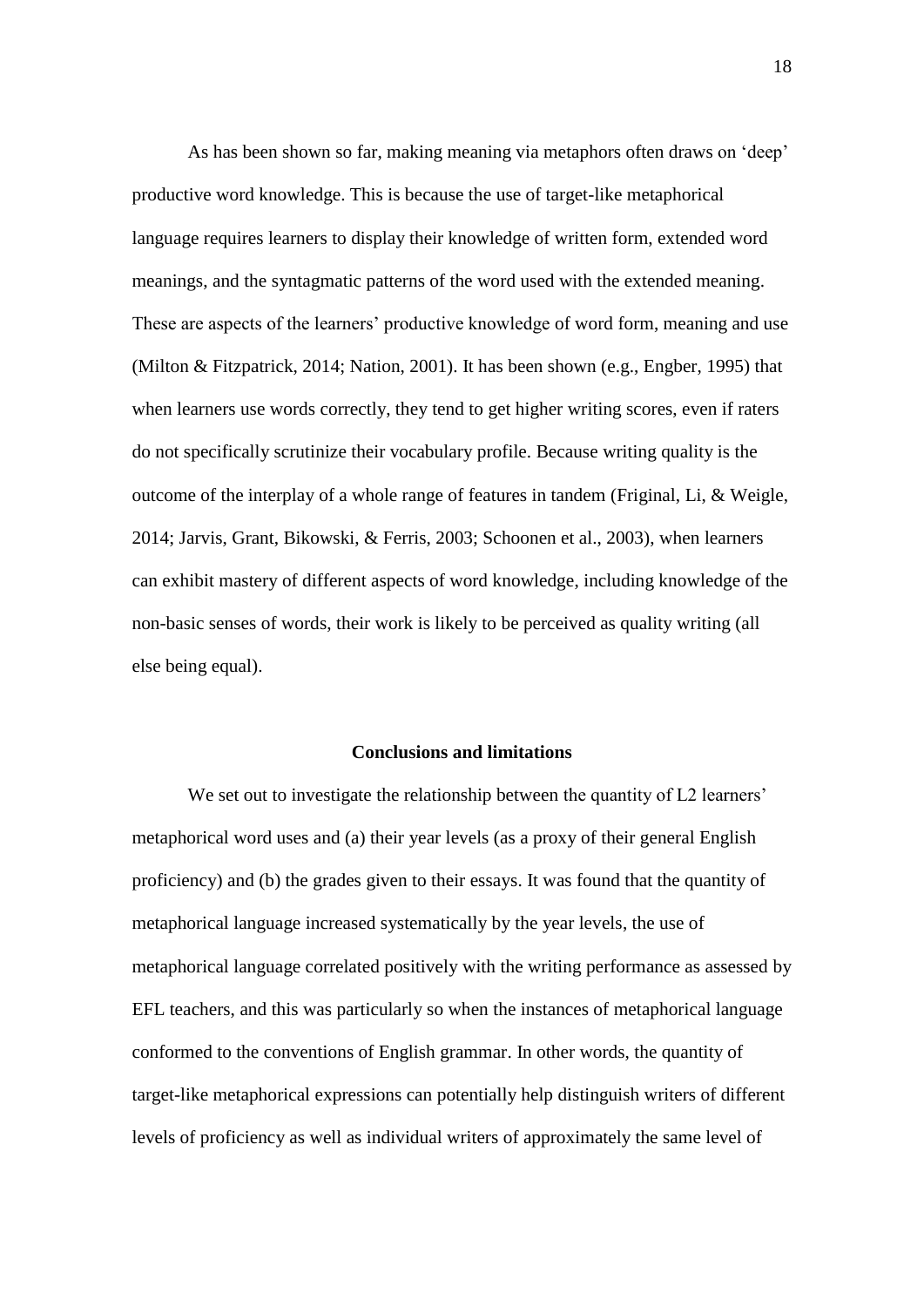proficiency.

In a sense, mastery of metaphorical language and depth of vocabulary knowledge and can be considered two sides of the same coin. What the findings reported here suggest is that instruction which gives due attention to figurative language can at least serve as a channel for L2 learners' and learner-writers' engagement with polysemy, and thus foster deep vocabulary knowledge. Knowledge of conventional figurative language use allows the L2 learners to achieve precision in lexical choice, especially when a word has different extended senses, or when many words have synonymous senses but different usages. As mentioned in the literature review, several quasi-experimental studies have demonstrated that engaging learners with figurative language and raising their awareness about the mechanisms of meaning extensions via metaphors can effectively promote the kind of vocabulary knowledge that, according to the findings reported here, benefits the perceived quality of their writing.

It needs to be acknowledged that the data presented here only permit the demonstration of an association, not necessarily a causal relation about the extent to which the metaphorical language employed by student writers exert an influence on the grades they are awarded. Interviews with the raters of students' writing could be useful to better assess the influence (if any) of the metaphorical nature of the students' wordings. The absence of such introspective data is a clear limitation of the present study. In addition to interviews, a comparison between holistic and analytic rating approaches might also shed light on what facet of the assessment is likely to be influenced by the use of metaphorical language.

Apart from this, a few more limitations to this study need to be acknowledged. One is the absence of longitudinal data that may elucidate how individual L2 writers'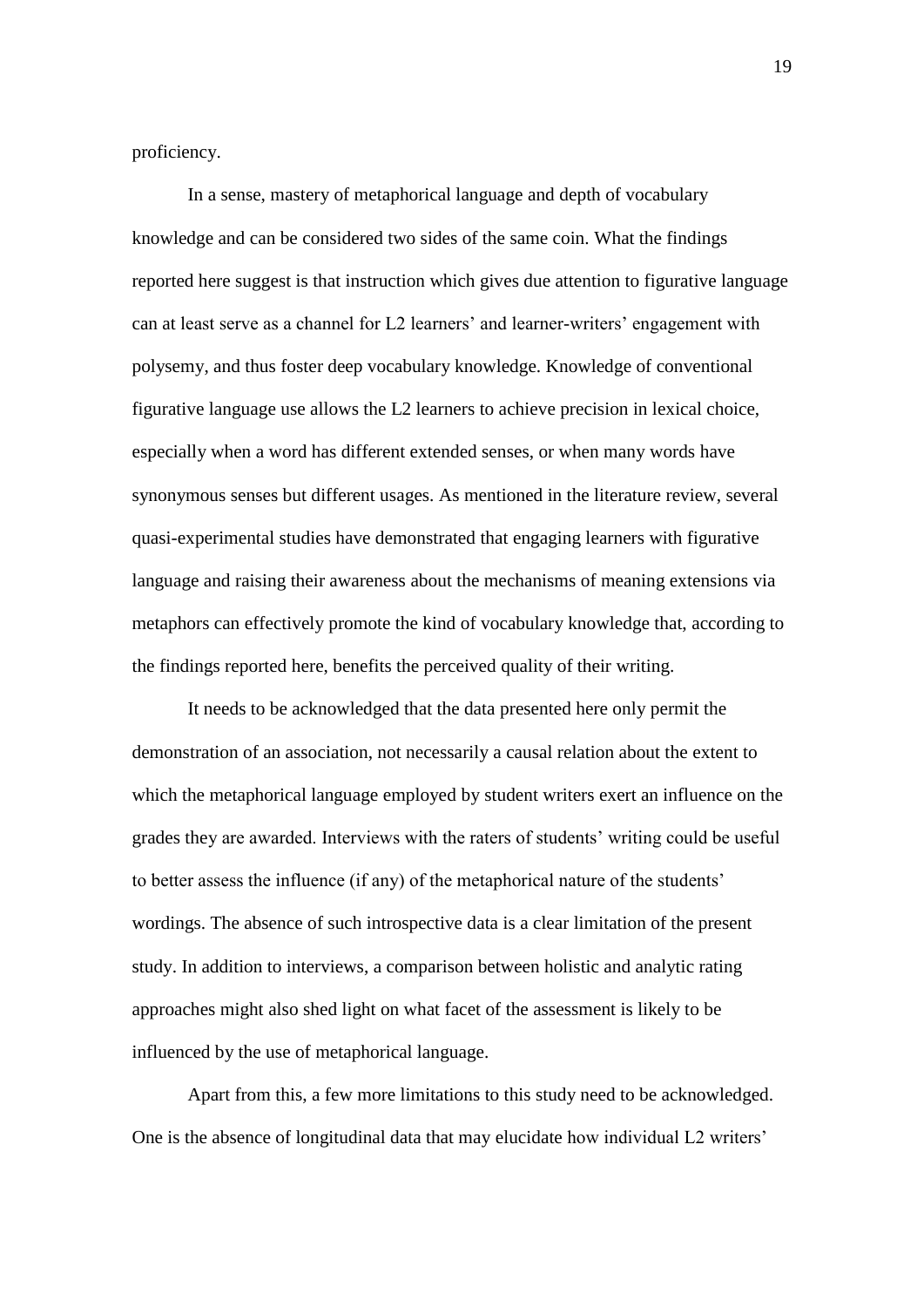metaphor use evolves as they become more proficient and experienced L2 users. The study should ideally have also included a language proficiency test to capture participants' proficiency levels, the results of which could have served as a more precise reference point than the year of study the students were in. In addition, the fact that the majority of the participants were female may also have influenced the nature of the writing samples, as gender is known to have a bearing on writing in general (Gelati, 2012) and on the use of metaphors (Hussey & Katz, 2006). Future studies along this research line may need to address these issues.

In future studies, it may also be worth distinguishing between different kinds of metaphorical units. It is conceivable, for instance, that a common metaphorical use of a highly frequent word such as a preposition (e.g., *under control*) will make less of an impression than a non-literal use of a low-frequency word (e.g., *a fledgling democracy*), or—depending on the genre being practiced—a more creative use of metaphor intended for rhetorical effect. In addition, further qualitative investigation into the different degrees of novelty/ conventionality of learner metaphor use (cf. Nacey, 2013) may also be relevant to unfold learners' developing command of different word senses.

# **References**

# Author 1.

Author 2.

- Baba, K. (2009). Aspects of lexical proficiency in writing summaries in a foreign language. *Journal of Second Language Writing*, *18*(3), 191–208.
- Cameron, L. (2003). *Metaphor in educational discourse*. London, New York: Continuum.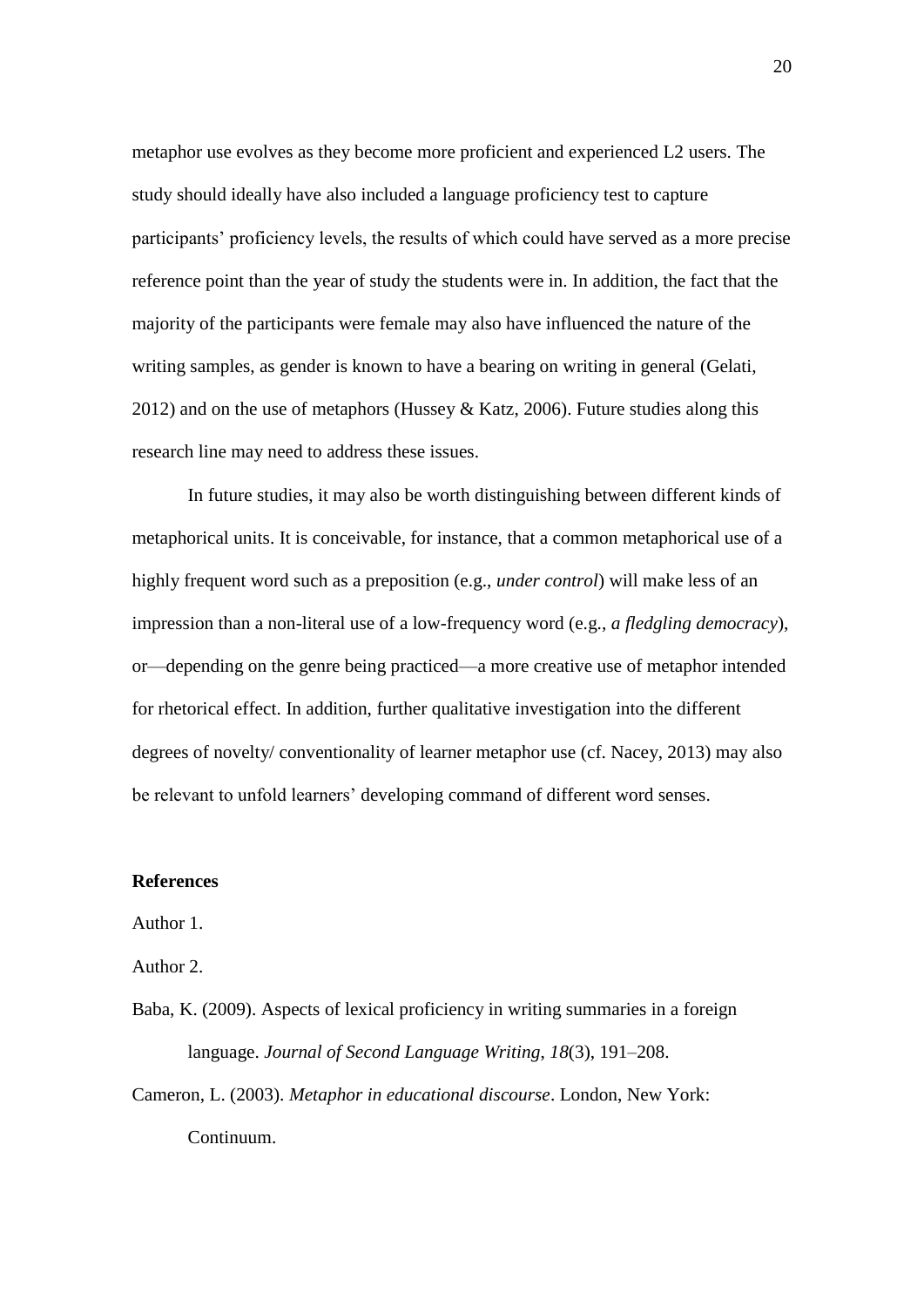- Cameron, L. (2007). Confrontation or complementarity?: Metaphor in language use and cognitive metaphor theory. *Annual Review of Cognitive Linguistics*, *5*, 107–135.
- Cameron, L., & Deignan, A. (2006). The emergence of metaphor in discourse. *Applied Linguistics*, *27*(4), 671–690.
- Cameron, L., & Maslen, R. (Eds.). (2010). *Metaphor analysis: Research practice in applied linguistics, social sciences and the humanities*. London, Oakville: Equinox.
- Cameron, L., Maslen, R., Todd, Z., Maule, J., Stratton, P., & Stanley, N. (2009). The discourse dynamics approach to metaphor and metaphor-led discourse analysis. *Metaphor and Symbol*, *24*(2), 63–89.
- Camiciottoli, B. (2005). Adjusting a business lecture for an international audience: A case study. *English for Specific Purposes*, *24*(2), 183–199.
- Crossley, S., & McNamara, D. (2012). Predicting second language writing proficiency: the roles of cohesion and linguistic sophistication. *Journal of Research in Reading*, *35*(2), 115–135.
- Crossley, S., Salsbury, T., & McNamara, D. (2009). Measuring L2 lexical growth using hypernymic relationships. *Language Learning*, *59*(2), 307–334.
- Crossley, S., Salsbury, T., & McNamara, D. (2010). The development of polysemy and frequency use in English second language speakers. *Language Learning*, *60*(3), 573–605.
- Crossley, S., Salsbury, T., & Mcnamara, D. (2014). Assessing lexical proficiency using analytic ratings: A case for collocation accuracy. *Applied Linguistics*, *36*, 570– 590.

Deignan, A. (2005). *Metaphor and Corpus Linguistics*. Amsterdam, Philadelphia: John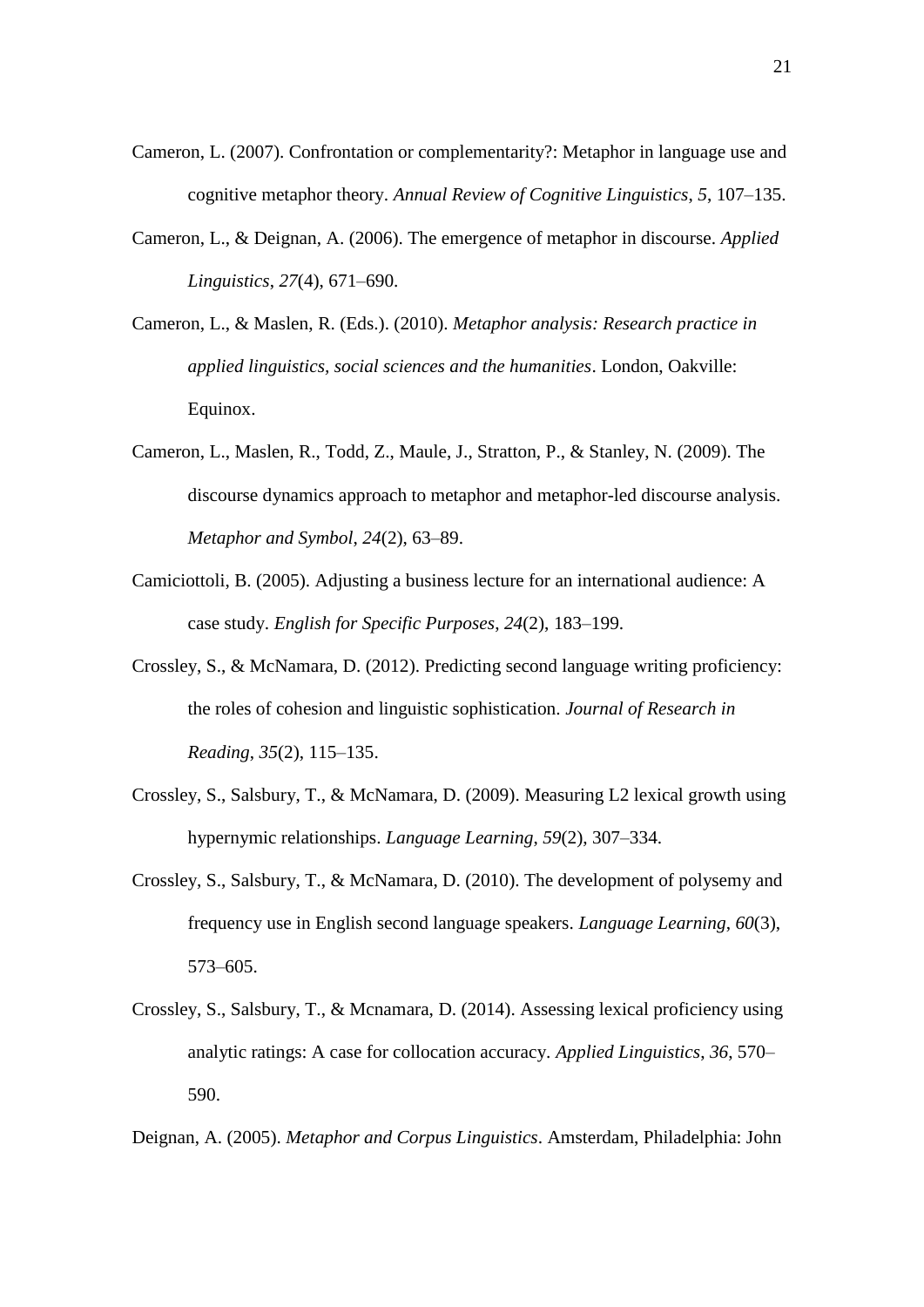Benjamins.

- Ellis, N., & Larsen-Freeman, D. (Eds.). (2009). *Language as a complex adaptive system*. MA, Oxford: Wiley.
- Engber, C. (1995). The relationship of lexical proficiency to the quality of ESL compositions. *Journal of Second Language Writing*, *4*(2), 139–155.
- Ferris, D. (1994). Lexical and syntactic features of ESL writing by students at different levels of L2 proficiency. *TESOL Quarterly*, *28*(2), 414–420.
- Friginal, E., Li, M., & Weigle, S. (2014). Revisiting multiple profiles of learner compositions: A comparison of highly rated NS and NNS essays. *Journal of Second Language Writing*, *23*, 1–16.
- Gelati, C. (2012). Female superiority and gender similarity effects and interest factors in writing. In V. Berninger (Ed.), *Past, present, and future contributions of cognitive writing research to cognitive psychology* (pp. 153–174). New York, London: Psychology Press.
- Hanks, P. (2004). The syntagmatics of metaphor and idiom. *International Journal of Lexicography*, *17*(3), 245–274.
- Holme, R. (2004). *Mind, metaphor and language teaching*. Basingstoke: Palgrave Macmillan.
- Hussey, K., & Katz, A. (2006). Metaphor production in online conversation: Gender and friendship status. *Discourse Processes*, *42*(1), 75–98.
- Irujo, S. (1993). Steering clear: Avoidance in the production of idioms. *IRAL*, *31*(3), 205–220.
- Jarvis, S., Grant, L., Bikowski, D., & Ferris, D. (2003). Exploring multiple profiles of highly rated learner compositions. *Journal of Second Language Writing*, *12*(4),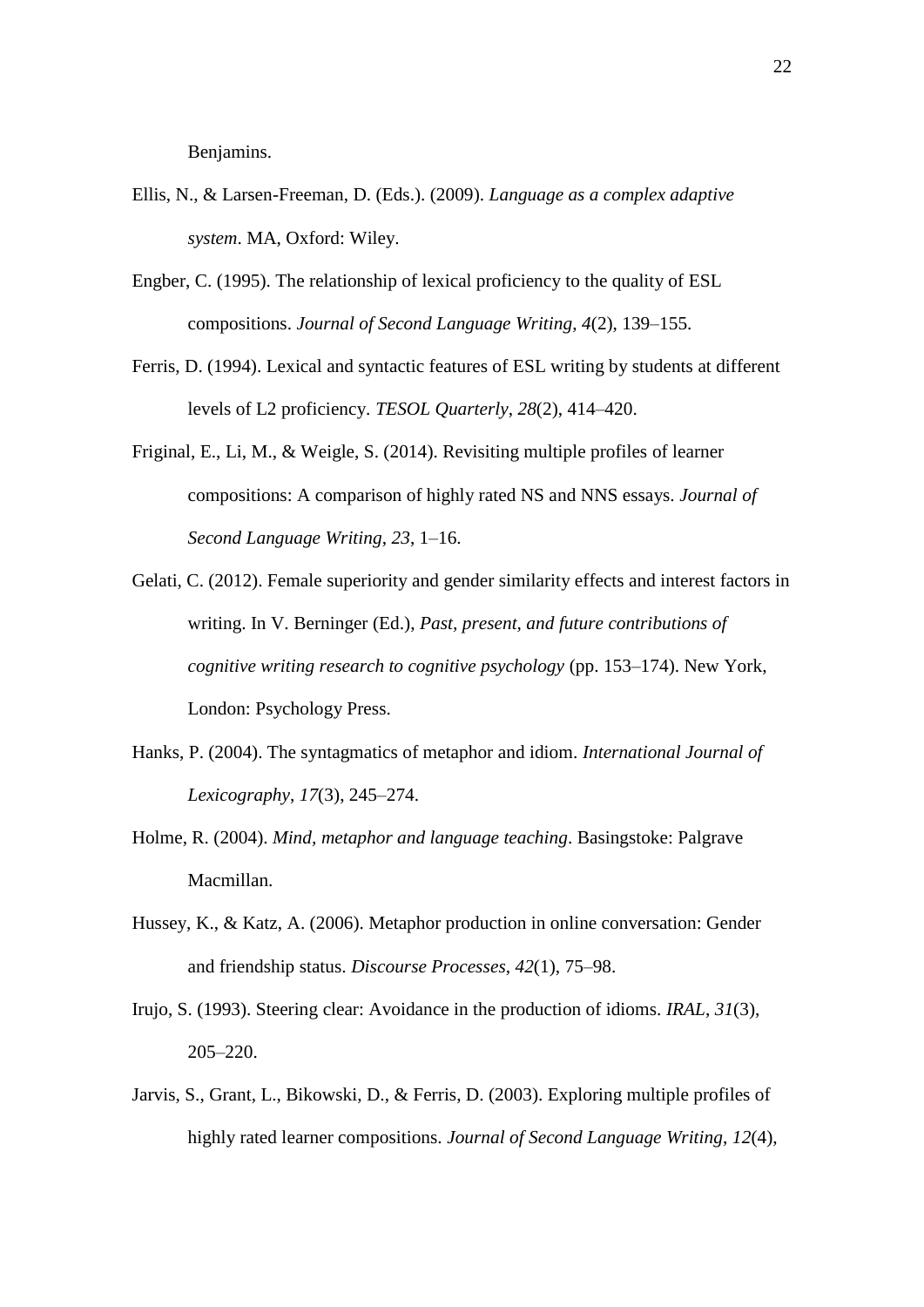377–403.

- Kamimura, T., & Oi, K. (2001). The effects of differences in point of view on the story production of Japanese EFL students. *Foreign Language Annals*, *34*(2), 118– 128.
- Kecskés, I. (2007). Formulaic language in English lingua franca. In I. Kecskés & L. Horn (Eds.), *Explorations in pragmatics: Linguistic, cognitive and intercultural aspects* (pp. 191–218). Berlin, New York: De Gruyter.
- Lakoff, G., & Johnson, M. (1980). *Metaphors we live by*. Chicago: The University of Chicago Press.
- Littlemore, J. (2001). The use of metaphor in university lectures and the problems that it causes for overseas students. *Teaching in Higher Education*, *6*(3), 333–349.
- Littlemore, J. (2003). The effect of cultural background on metaphor interpretation. *Metaphor and Symbol*, *18*(4), 273–288.
- Littlemore, J., Chen, P., Koester, A., & Barnden, J. (2011). Difficulties in metaphor comprehension faced by international students whose first language is not English. *Applied Linguistics*, *32*(4), 408–429.
- Littlemore, J., Holloway, J., MacArthur, F., & Cienki, A. (2013). How to make yourself understood by international students: The role of metaphor in academic tutorials. In S. Sheehan (Ed.), *British Council ELT research papers* (Vol. 1, pp. 351–385). London: British Council.
- Littlemore, J., Krennmayr, T., Turner, J., & Turner, S. (2014). An investigation into metaphor use at different levels of second language writing. *Applied Linguistics*, *35*(2), 117–144.

Littlemore, J., & Low, G. (2006). *Figurative thinking and foreign language learning*.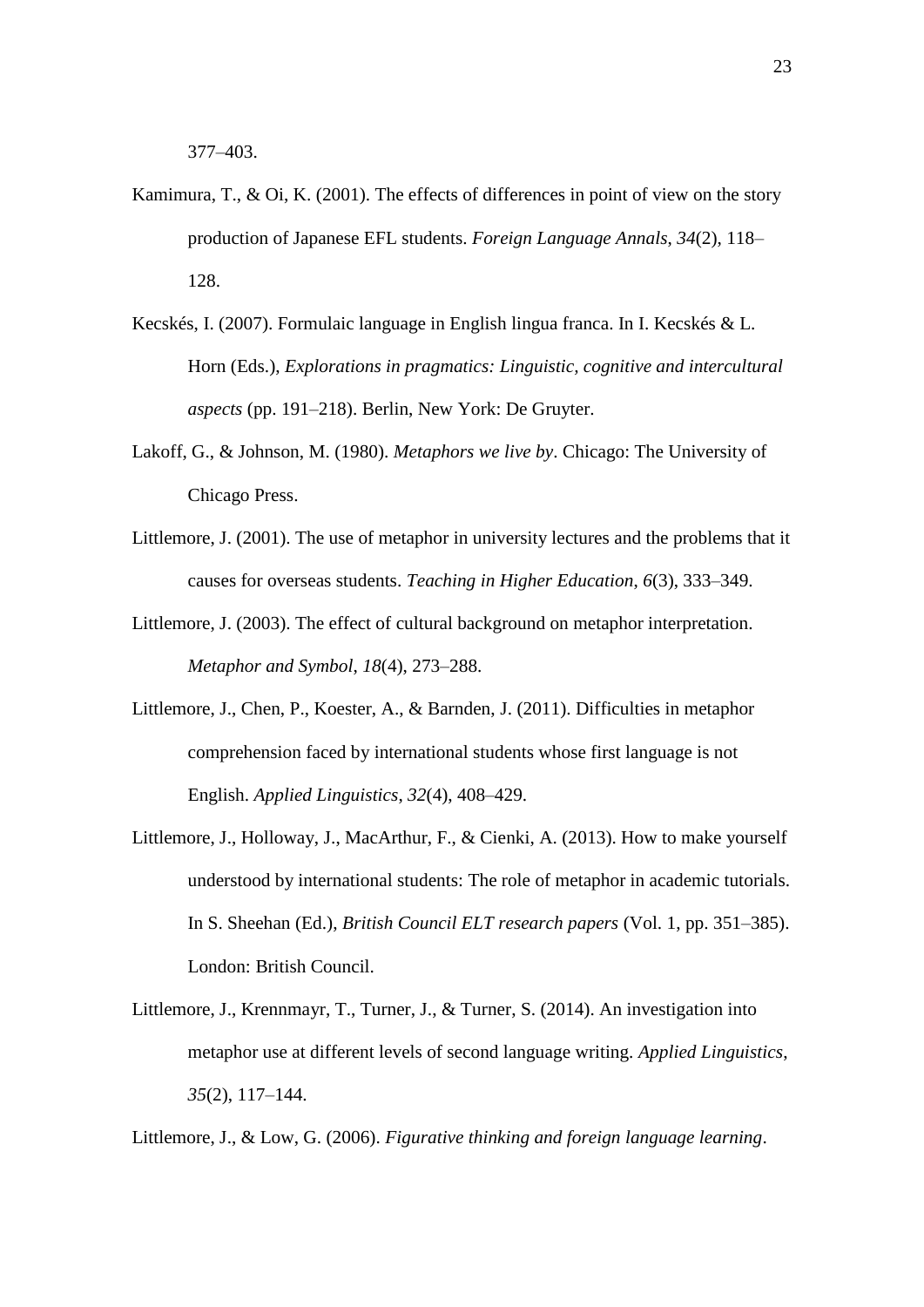Basingstoke: Macmillan.

- Low, G., Littlemore, J., & Koester, A. (2008). Metaphor use in three UK university lectures. *Applied Linguistics*, *29*(3), 428–455.
- MacArthur, F. (2010). Metaphorical competence in EFL: Where are we and where should we be going? A view from the language classroom. *AILA Review*, *23*(1), 155–173.
- Milton, J., & Fitzpatrick, T. (Eds.). (2014). *Dimensions of vocabulary knowledge*. Basingstoke: Palgrave Macmillan.
- Musolff, A., & Zinken, J. (Eds.). (2009). *Metaphor and discourse*. Basingstoke: Palgrave Macillan.
- Nacey, S. (2013). *Metaphors in learner English*. Amsterdam, Philadelphia: John Benjamins.
- Naciscione, A. (2010). *Stylistic use of phraseological units in discourse*. Amsterdam, Philadelphia: John Benjamins.
- Nation, P. (2001). *Learning vocabulary in another language*. Cambridge: Cambridge University Press.
- Philip, G. (2005). Figurative language and the advanced learner. *Research News: The Newsletter of the IATEFL Research SIG*, *16*, 16–20.
- Portney, L. G., & Watkins, M. P. (2009). *Foundations of Clinical Research: Applications to Practice* (3rd ed.). Upper Saddle Rive: Pearson.
- Pragglejaz Group. (2007). MIP: A Method for identifying metaphorically used words in discourse. *Metaphor and Symbol*, *22*(1), 1–39.
- Sanford, D. (2014). Idiom as the intersection of conceptual and syntactic schemas. *Language and Cognition*, *6*, 492–509.